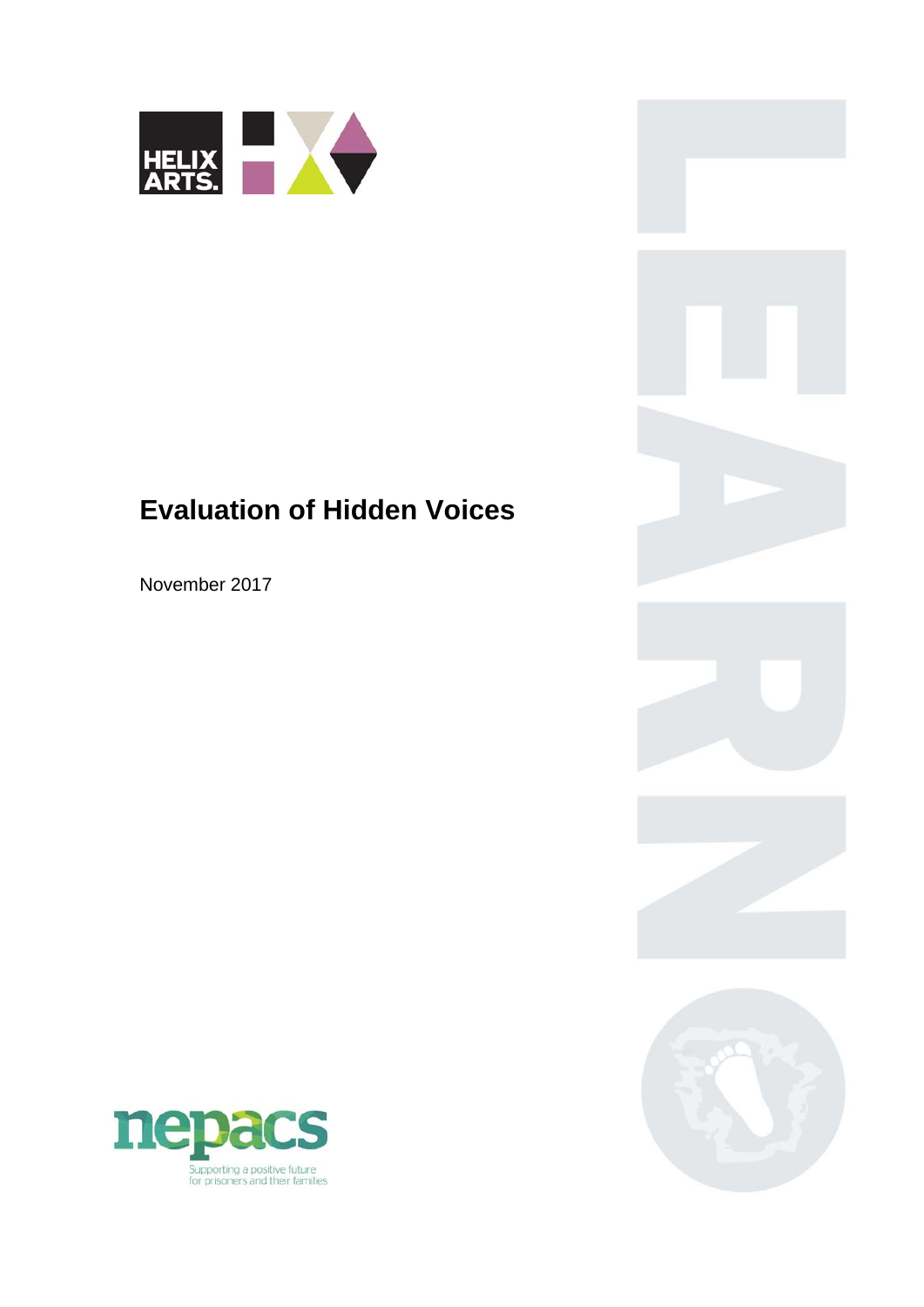## **About Helix Arts**

Helix Arts connects high quality artists with diverse communities so they can make great art together. Helix Arts is the glue that holds the artists and the many and varied communities together. We connect all kinds of groups, of whatever age and whatever ability, supporting people to find and express their cultural voice by working with artists from all genres. Helix Arts participants say their health and well-being improve while fresh pathways to employability open up. For so many, Helix Arts is the start of a lifelong, enriching artistic journey. Helix Arts is proud to be an Arts Council England National Portfolio Organisation.



More information: www.helixarts.com

## **About Nepacs**

Nepacs has been working in the North East of England for 130 years. Nepacs works to support a positive future for prisoners and their families. They deliver a number of services in prisons and in the community, including running the visitor centres at the region's prisons, providing play workers at prison visits, resettlement services and family support at court and in the prisons. Nepacs believe that investment must be made in resettlement and rehabilitation to ensure that there are fewer victims of crime in the future and less prospect of family life being disrupted and damaged by a prison sentence.

More information: www.nepacs.co.uk

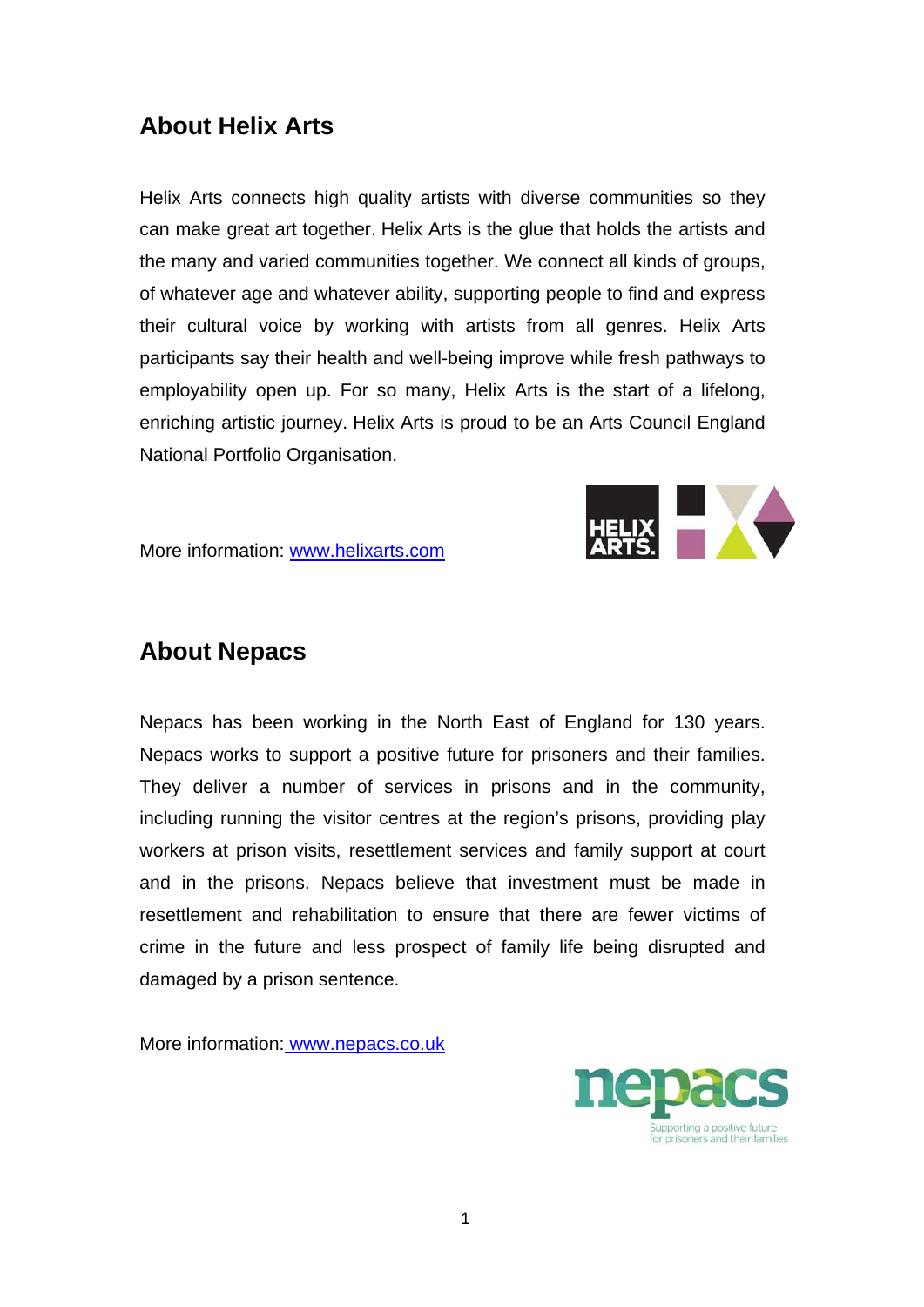### **About the authors**

Barefoot Research and Evaluation is a social research organisation based in Newcastle upon Tyne, working across the North East. They have carried out work on a diverse range of social welfare programmes in the voluntary and public sector. Dr. Christopher Hartworth, who set up Barefoot, has 20 years' experience of research and evaluation, beginning in developing countries in poverty alleviation programmes and continuing in the North East of England in work with disadvantaged communities. Joanne Hartworth has a First Class Honours Degree in Sociology, is a qualified teacher and an accomplished project manager, having managed projects in East and West Newcastle.

More information: www.barefootresearch.org.uk



### **Acknowledgements**

There are a number of people we would like to thank for contributing to this evaluation. Firstly, these are the young people who took part in the project and who were forthcoming, open and a pleasure to interview. We would like to thank parents/carers and family members who talked to us at the celebration event and who were also very open about their experiences. Thank you to the prisoners who spoke candidly about their experiences in prison as a parent. Thanks also goes to the professionals who spared the time to contribute their opinions and experiences. In particular, the musicians, the Nepacs youth and family workers and volunteers and prison officers.

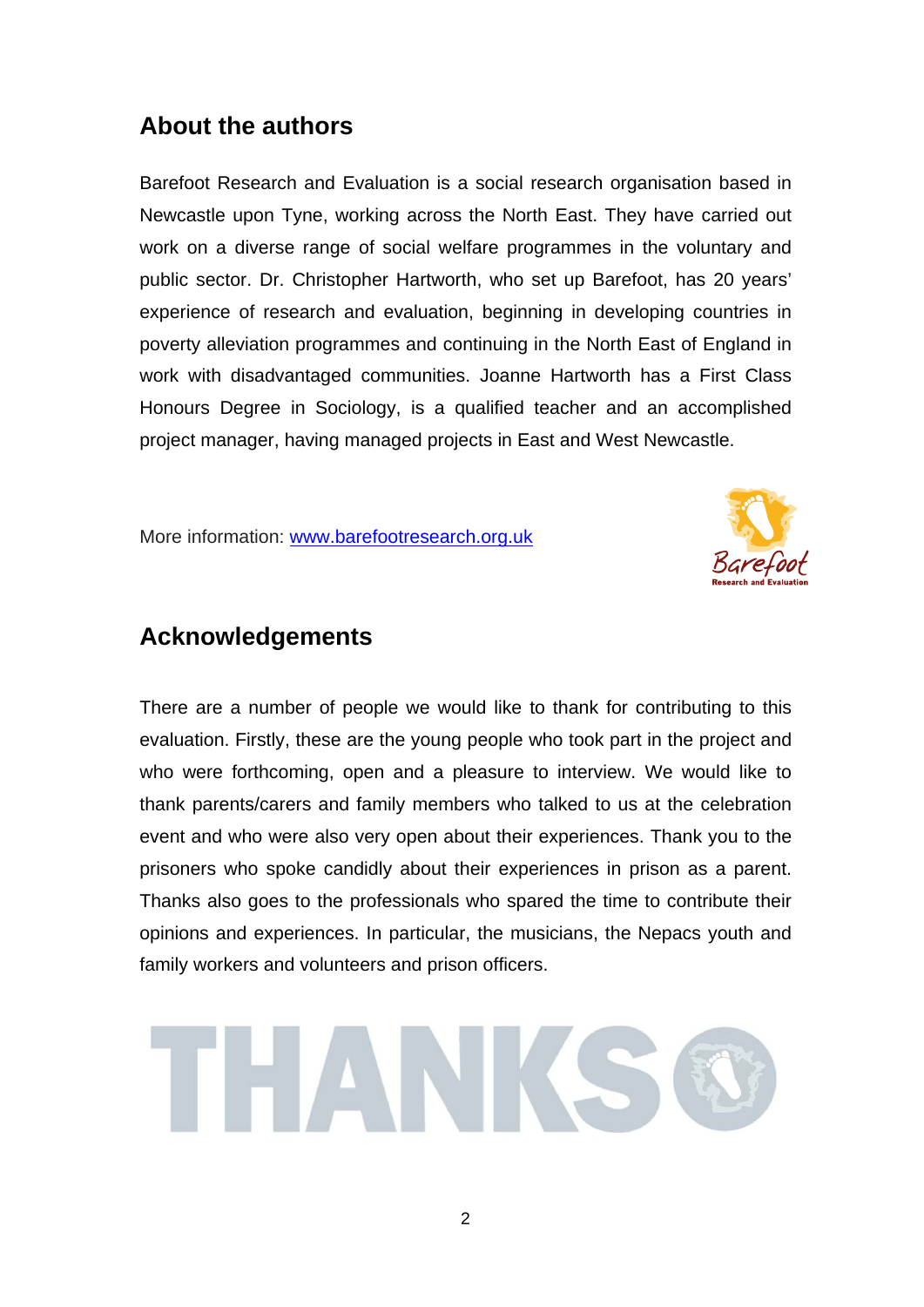# **i. Executive summary**

This is an evaluation of a participatory arts-based intervention project delivered in prison and the community in the North East of England. The aim of *Hidden Voices* was to produce and deliver an arts-based desistance resource to prisoners; children and young people with a parent in prison were involved in the research and development of the resource and also benefitted. The project was delivered by a partnership of Nepacs and Helix Arts and was funded through Her Majesty's Prison and Probation Service with support of Tees and Wear Reform Prisons. There was a three-stage process to the project, which included:

- Stage one: setting up, gaining access to project beneficiaries (children, young people and prisoners), developing the music resource in a threemonth collaboration with children and young people.
- Stage two: converting the music resource into a toolkit that can be used as a resettlement aid. The end result was a well designed mixed ability resource suitable for integration into a range of resettlement situations, that could be used either on its own in its entirety or in constituent parts.
- Stage three: delivering the toolkit to a group of prisoners.

# **Findings**

The evaluation found that the project had a multi-layered impact on a range of stakeholders including: children and young people; prisoners; parents and carers; and prison staff. For example, for the children and young people who were involved in the development of the resource, impacts included:

- **Increasing social networks**: there was evidence to indicate that involvement in the musical project developed new and strengthened existing social networks.
- **Information exchange**: children talked to each other about their experiences of prison and transferred information. This peer-to-peer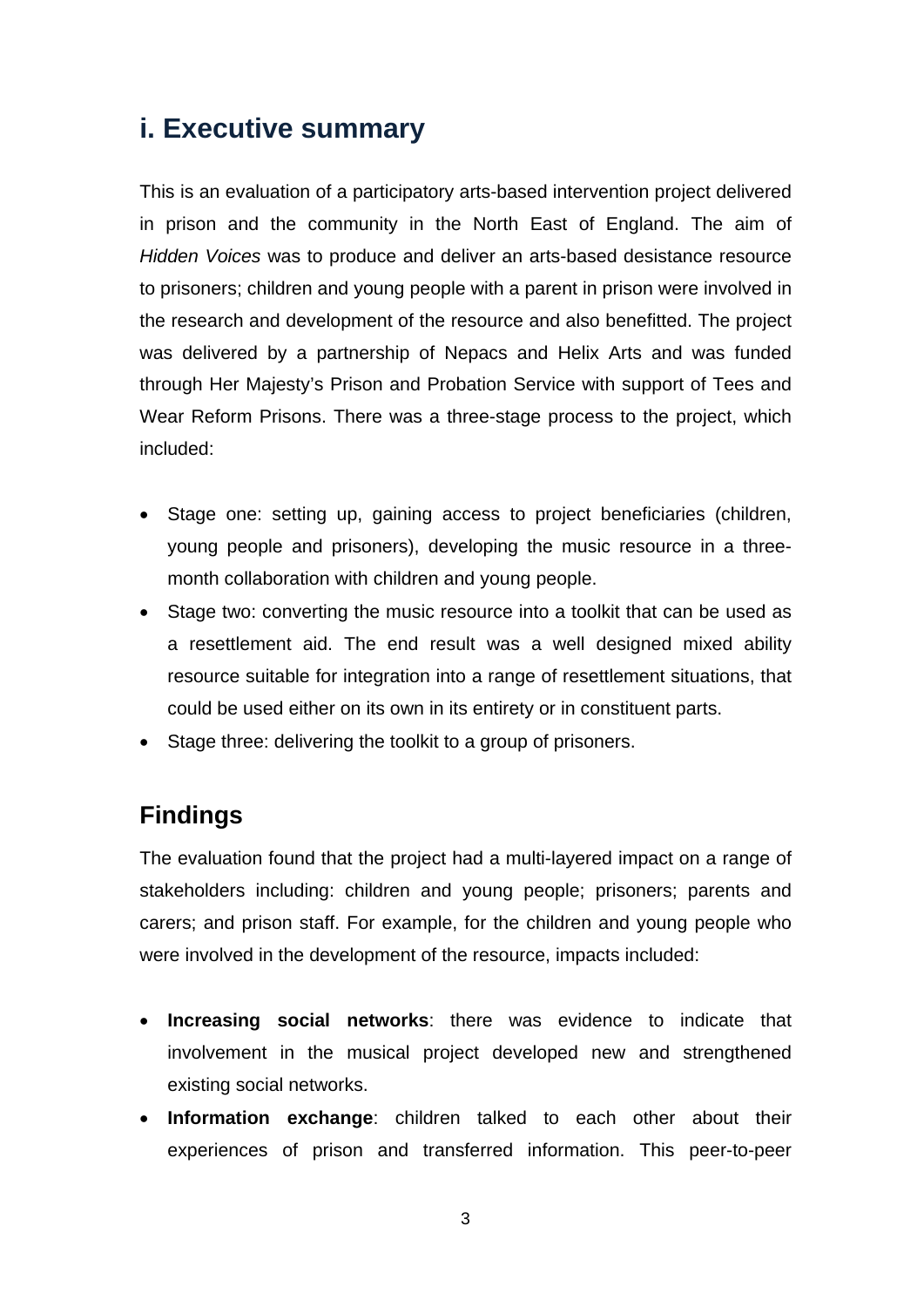information exchange was said to increase understanding, dispel myths and improve awareness of issues relating to parental imprisonment.

- **Sharing experiences**: the children said that a benefit from the project was being in an environment with other children who had similar experiences. This they said was unusual and not something they had done before, which acted to reduce feelings of isolation and stigma.
- **Enjoyment**: the children said that they had really enjoyed being involved with the music project. They reported that they had enjoyed: meeting other children and making new friends; meeting and working with the musicians; making music and creating a CD; and the games they played during the sessions.
- **Expressing feelings**: the children said that their involvement in the project gave them the opportunity and enabled them to better express their feelings about having a parent in prison. This was something that either never happened or did so rarely both inside and outside of the home; this increased resilience and coping mechanisms.

For the prisoners who were involved with the development of the resource, there were impacts including an increase of awareness and understanding about the effects of their imprisonment on their children. Prisoners also showed the development of a critical appreciation of one of the purposes of the resource; finding ways to engage children in meaningful discussions about these effects. For the prisoners who were recipients of the resource in the context of a resettlement course, the delivery of Hidden Voices created a thoughtful and emotional response about the impacts of the offending on their families and children. When we reflected with the prisoners about the impact of the Hidden Voices resource on desistance, they said it improved the resettlement course intervention, its content and impact. The most impactful elements of the musical content was that they had been produced by local children who had a parent in a North East prison. For the prison, the project was unusual, innovative and interesting, and accessible to prisoners of all abilities. Importantly, it was found that the project helped to reinforce the prison ethos and a general culture of responsibility and good relations.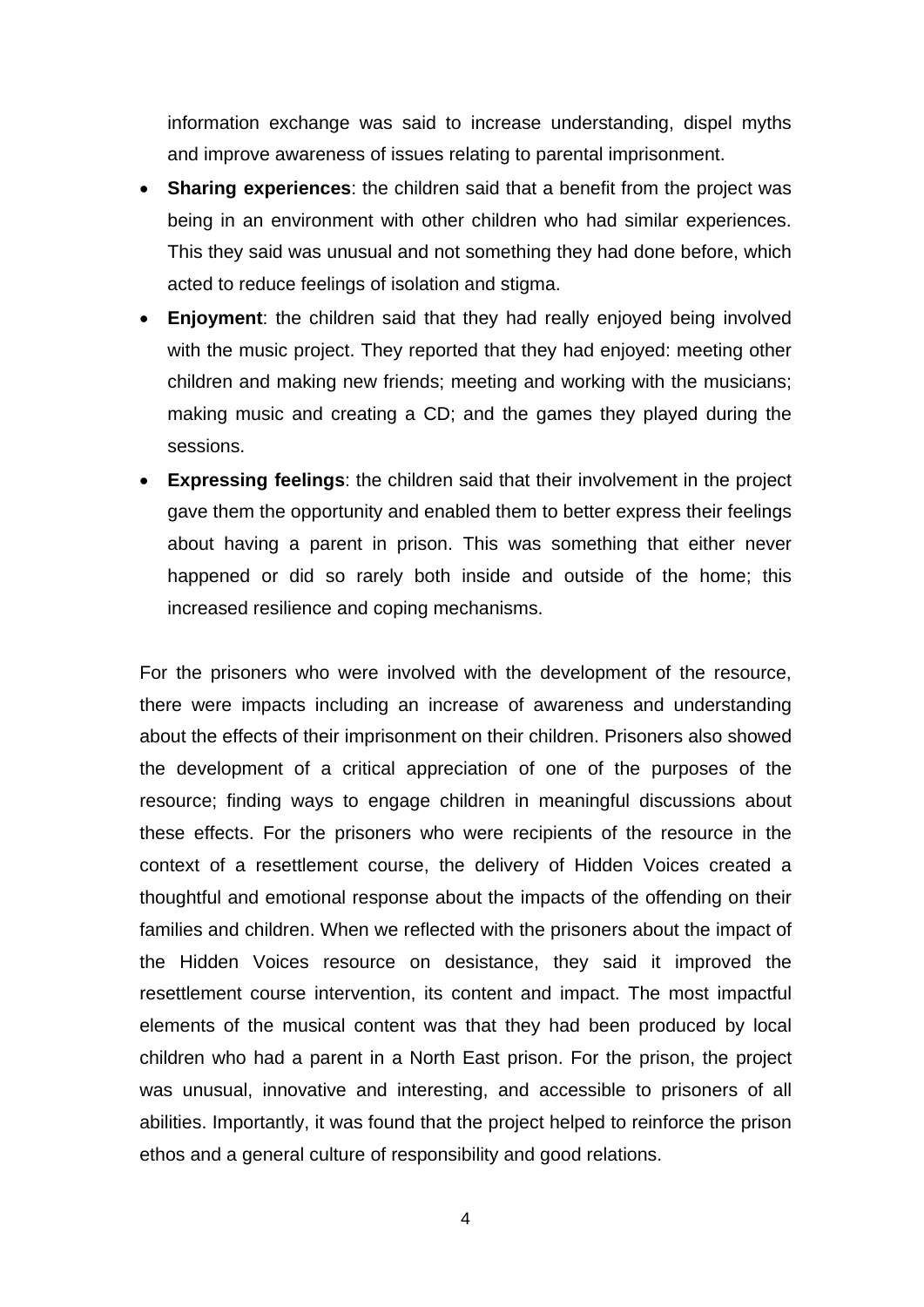### **Conclusion**

Hidden Voices has been an effective, well delivered and managed arts-based desistance project delivered by two voluntary sector organisations; one specialist in participatory arts and the other in family support in prisons. There has been great value of involving prisoners in a creative process, stimulating an emotional and more thoughtful response to their offending behaviour and the impact it has on others. Prisoners also found it to be very enjoyable, despite the delivery environment and after issues of embarrassment and bravado had quickly been overcome.

However, possibly more important than this has been the impact the music development has had on the children and young people who were fundamental to the development of the resource. The research found that their involvement in a sensitively and well-delivered participatory arts process has had significant impacts on their happiness, health and wellbeing. The damaging impacts of imprisonment are often felt most keenly by the children and young people who make up the forgotten victims and it is these who are underserved and their needs poorly understood. It is also here where the negative impacts of parental imprisonment will have the most long-term effects, potentially continuing for a lifetime. The Hidden Voices project invested most time with this group and it would appear that it is here where there has been most impact; it would seem that this project would offer a valuable and valid approach to damage mitigation.

It is relevant to reflect on the links between this project and the recent Farmer Review. As an innovative intervention into the lives of prisoners and their families, with an emphasis on reducing reoffending, the most substantive contribution made by the project to the Farmer Review is an improvement in the use of evidence and data, and a contribution to the repository of information about effective family work. Helix Arts, in partnership with Nepacs, has created a novel approach which draws children into having fundamental communications with their imprisoned parents and builds the awareness of the adults of the consequences of their offending behaviour; we have found that it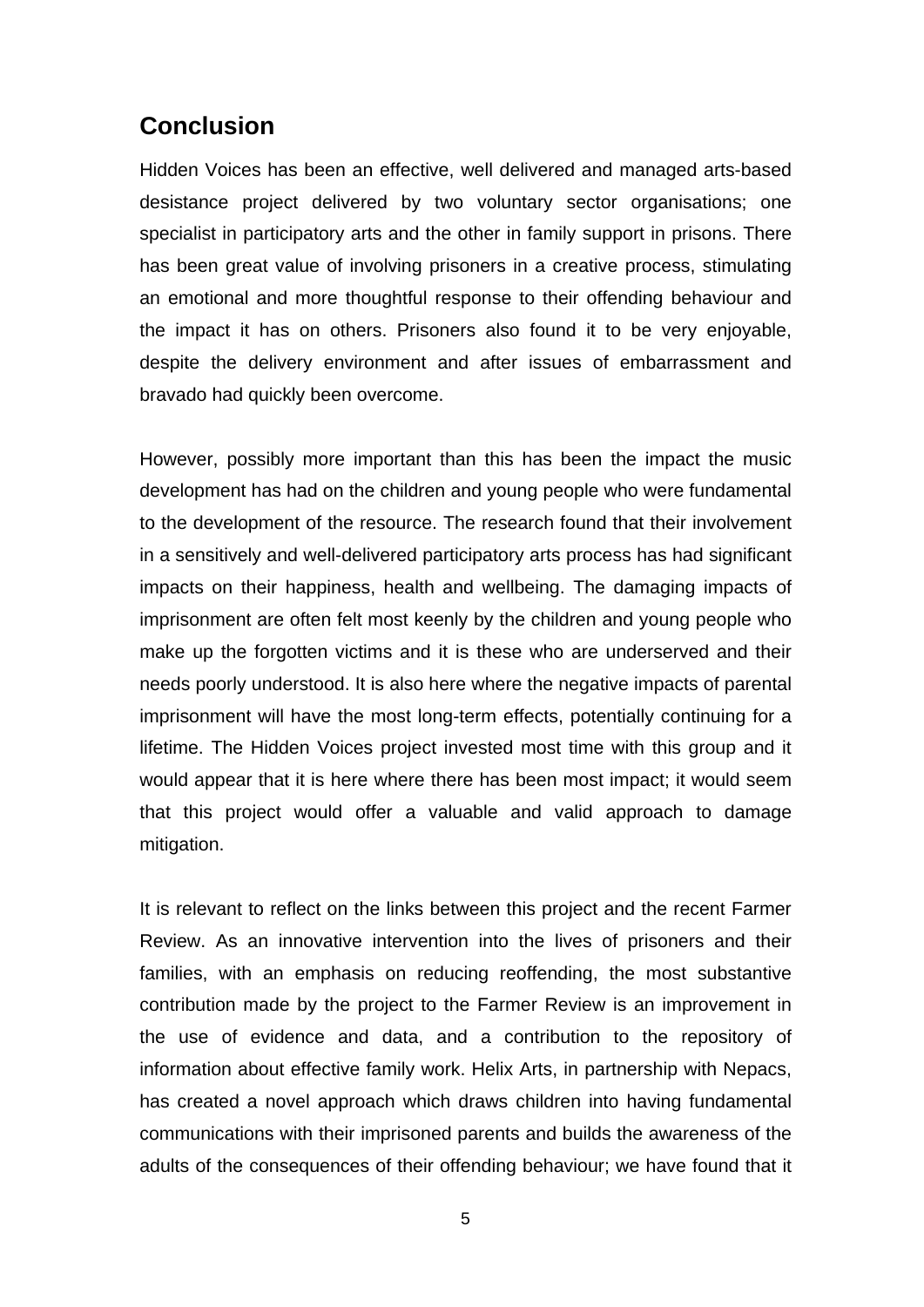is a transformative intervention. The project also contributes to the golden thread that Lord Farmer referred to in the review, that should run through all policy frameworks within the prison service. If it comes to pass as he recommended, that Governors are held to account for positive family work outcomes, then those Governors will be happy that Helix Arts and Nepacs are working in their prisons. Notwithstanding the need for investment and commissions needed to develop a more creative approach to delivering family work and reducing reoffending programmes.

The most substantive recommendation for the partners based on the research conducted for this evaluation, other than the above, is that further participatory arts-based developmental work takes place with other children of prisoners across the region and indeed the United Kingdom. This project has been novel and innovative and has demonstrated how to undertake positive interventions to moderate the negative impacts of imprisonment on children and young people as well as to increase the effectiveness of resettlement interventions.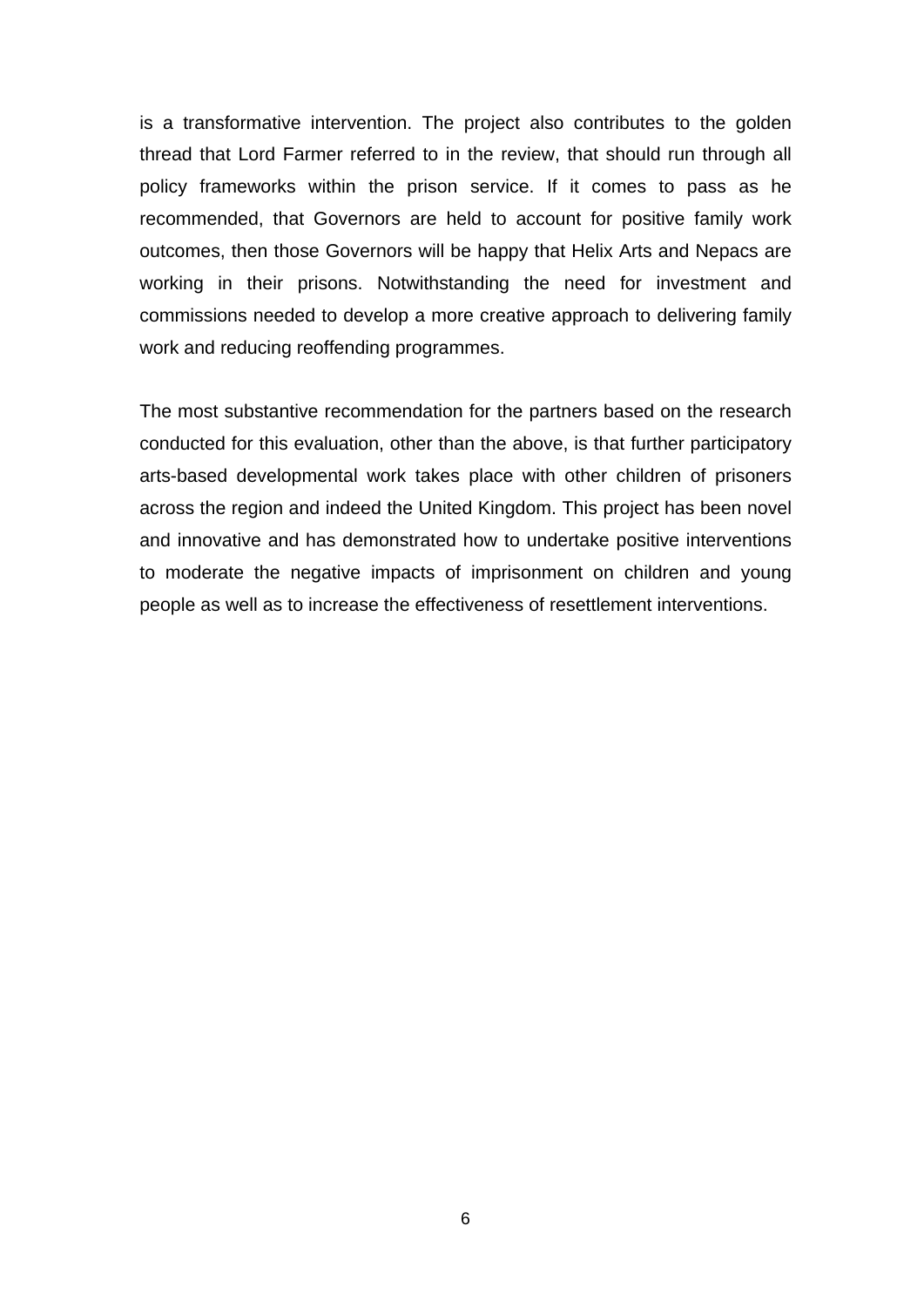# **Table of contents**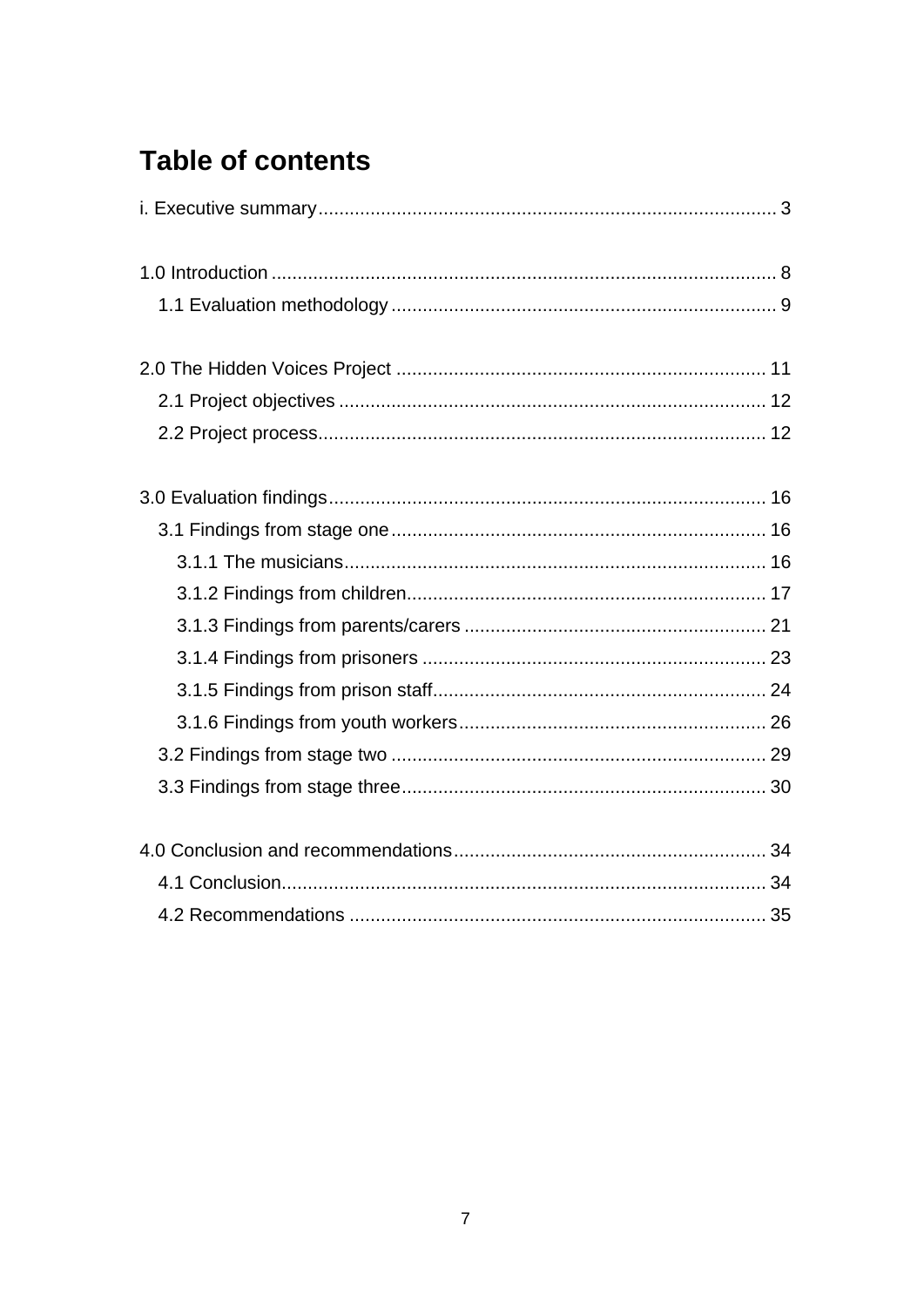# **1.0 Introduction**

This is an evaluation of a participatory arts-based intervention project delivered in prison and the community in the North East of England. The aim of the project was to produce and deliver an arts-based desistance resource to prisoners; children and young people with a parent in prison were involved in the research and development of the resource and also benefitted. The project was delivered by a partnership of Nepacs and Helix Arts and was funded through NOMS (now called Her Majesty's Prison and Probation Service) under their 2016 *Prison Reform and Better Outcomes for Prisoners and Their Families* fund. A condition of the grant was that it was delivered in 12 months, between October 2016 and October 2017.

Family support to prisoners and their families continues to be high on the prison reform agenda, despite the competing demands caused by reduced resourcing. Indeed, it is increasingly common and mainstream to hear about the importance of families to resettlement, desistance and the criminal justice process in general. The recent comprehensive Farmer Review (2017<sup>1</sup>) looked exhaustively and critically into family issues across the prison estate. The Review's recommendations included governors being made accountable for positive family work outcomes and the involvement of families in sentence and resettlement planning. There were further recommendations from the review that we relate our findings to, in the conclusion. Nepacs has been part of this debate for the last 15 years and has contributed much to the policy achievements which now see family support provision in many prisons across the country. They continue to develop innovative practice and are regularly cited as a national model of best practice, e.g. they are mentioned several times in the most recent HMIP report on families in prison<sup>2</sup>. In this instance and in partnership with Helix Arts, Nepacs continues to advance the work by focusing on the children and young people affected by imprisonment, also

<sup>&</sup>lt;sup>1</sup> Farmer. 2017. The Importance of Strengthening Prisoners' Family Ties to Prevent

Reoffending and Reduce Intergenerational Crime, Ministry of Justice, HM Government. 2

 $2$  HM Inspectorate of Prisons. 2016. Life in prison: Contact with families and friends, A findings paper.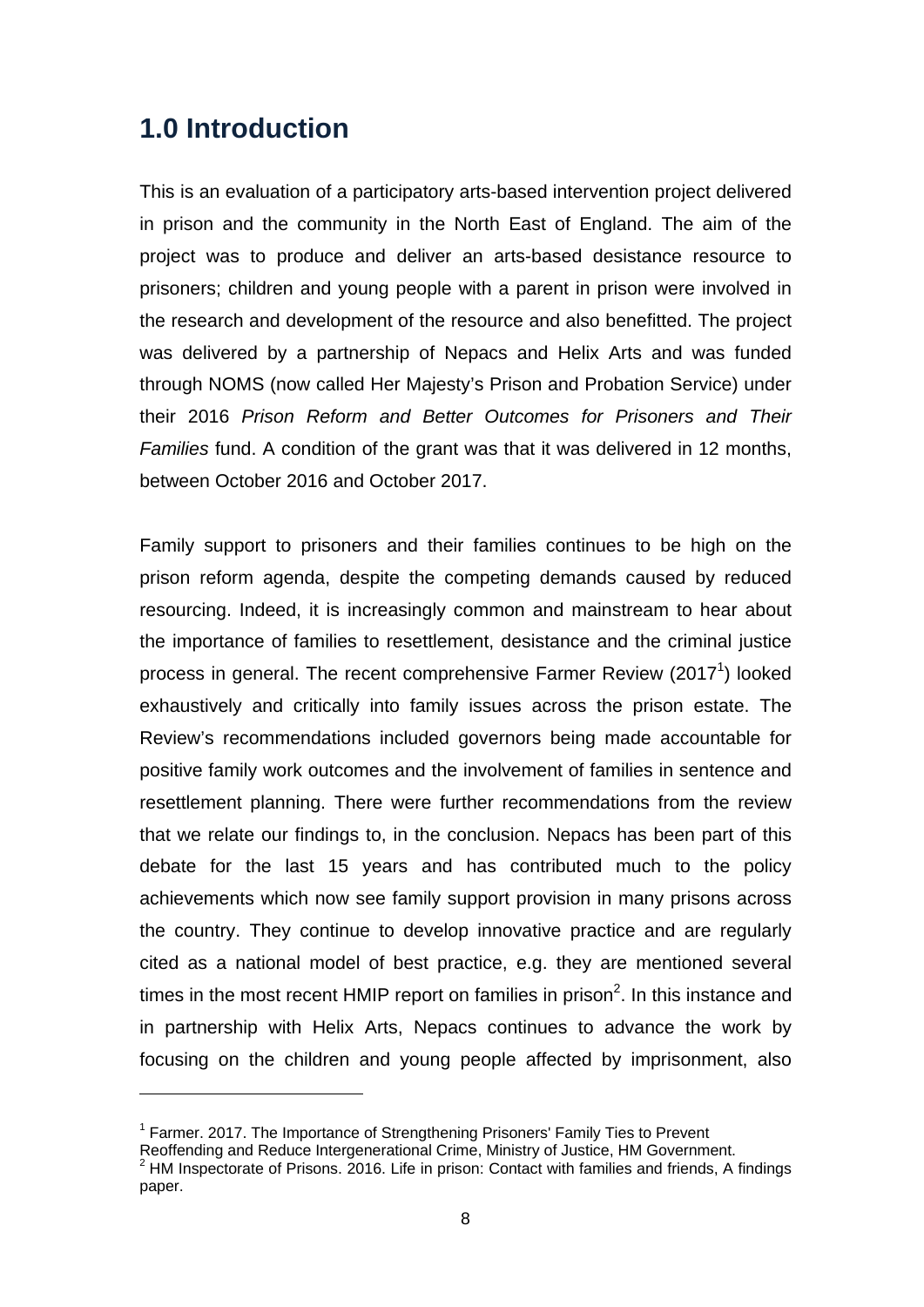known as the 'forgotten victims' of the criminal justice system (Morgan et al,  $2014^3$ ).

### **1.1 Evaluation methodology**

The role of an evaluation is to provide an independent and unbiased account of the impact of a project, backed up by evidence. In our efforts to do this, we have attempted to remain separate and apart from the experience of project delivery and maintain evaluation integrity. We have used a qualitative methodology to do this, using in-depth interviews and focus groups as the dominant data collection method as we wanted to explore in detail the responses to the intervention from all stakeholders. We used Grounded Theory (Glaser & Strauss, 1967<sup>4</sup>) as an analytical framework and thematic analysis as a means of examining the data produced. Grounded Theory was chosen and used because there is little in the way of existing research and we are relying upon the findings to lead us to conclusions, i.e. the 'grounded' nature of Grounded Theory means that concepts are generated from empirical data rather than the literature (Visram, 2011 $5$ ).

The first phase of evaluation activities took place after the initial developmental work was complete by May 2017. This consisted of interviews with a number of stakeholder and beneficiary groups including project staff, prison personnel, prisoners, families and most importantly children and young people. We engaged with a total of nine children, six girls and three boys, between the ages of eight and 13 years old over three separate occasions. Discussions with the young people were held before a Nepacs' outing and towards the end of music development days. Two of the discussions were held in a comfortable area of a youth centre, either in the 'chill out' room, which had beanbags and

<sup>&</sup>lt;sup>3</sup> Morgan, J., Leeson, C., Dillon, R.C., Wirgman, A.L. & Needham, M. 2014. A Hidden Group of Children': Support in Schools for Children who Experience Parental Imprisonment, <u>Children & Society,</u> Vol.28(4), pp.269-279.<br><sup>4</sup> Glaser, B. G and Strauss, A. L., 1967. The Discovery of Grounded Theory: Strategies for

Qualitative Research, Chicago, Aldine Publishing Company.

<sup>&</sup>lt;sup>5</sup> Visram, S. 2012. A Qualitative Exploration of User Engagement and

Health-Related Behaviour Change in the NHS Health Trainers Initiative. Post-Doctoral thesis, Northumbria University.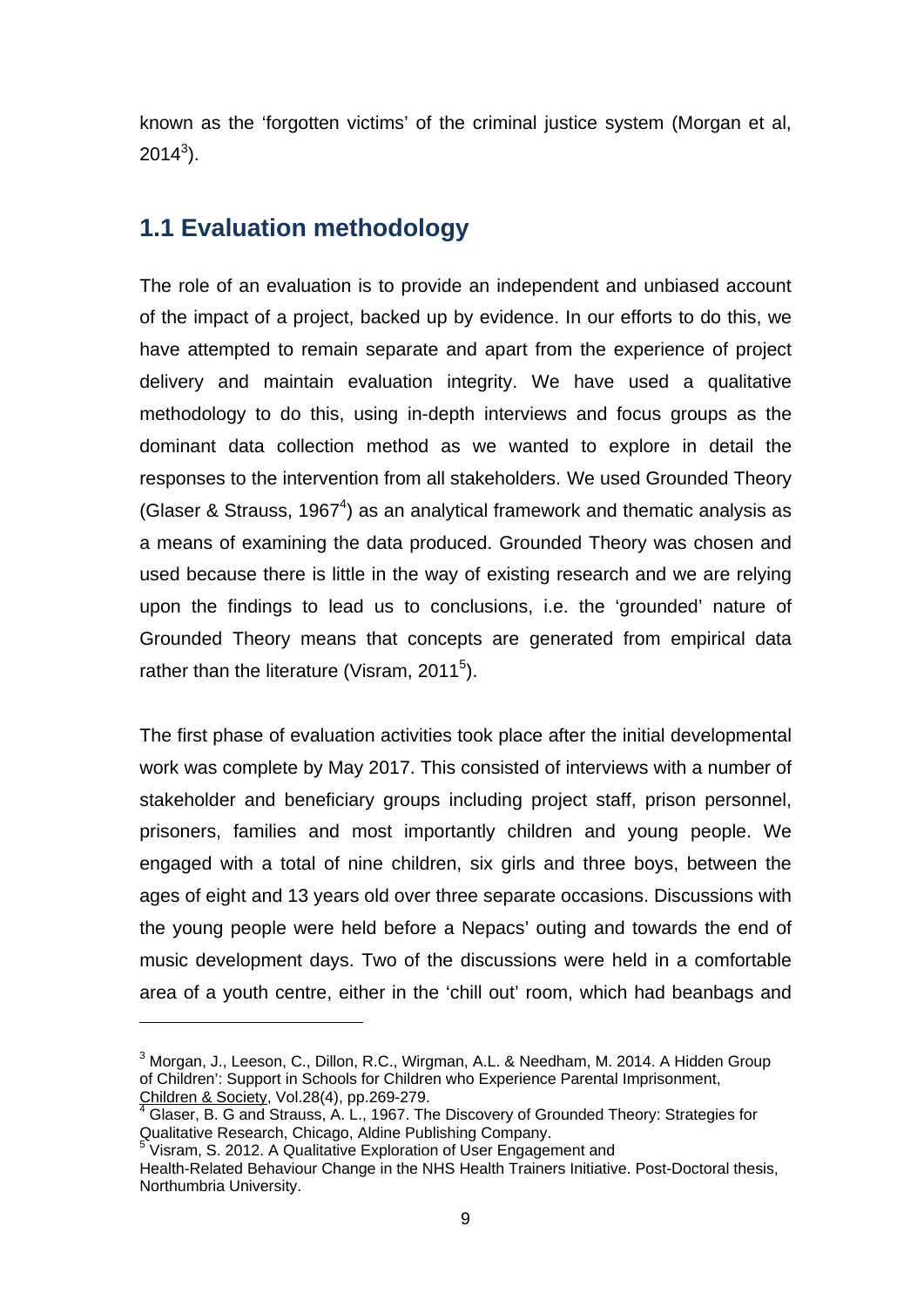colourful lighting, or in a young person's common area, which had sofas and a pool table. The other was held in the visitor centre. One of the sessions began with games and the others were calm down sessions after preceding activities. An important consideration in any research with children is providing a safe and comfortable space in which they feel able to engage in meaningful conversation. Such a situation needs to be constructed by the researchers to avoid any level of intimidation or fear (Greig et al,  $2013^6$ ). They were interviewed in groups of between two and three, enabling them to both lead and follow a discussion, contribute and build the topic under discussion and feel confident in the company of their peers. A semi structured interview guide was prepared and was used to direct the discussion. Interviews took approximately one hour.

We also held two focus group interviews with parents/carers and other family members. We interviewed a total of four mothers, two grandmothers, a father and an uncle on two separate occasions. The interviews were held during a breakout session at the celebration event at the end of stage one of the project and after dropping children off for an activity. We held focus group interviews on four separate occasions with a total of nine parents in prison who had been involved with Hidden Voices in HMP Kirklevington Grange. The interviews were held in the chapel in the prison and in a quiet office space. We also conducted an in-depth interview with the senior prison officer in charge of rehabilitation activities in the prison.

 $6$  Greig, A., Taylor, J. & MacKay, T. 2013. Doing research with children, Third edition, Sage: London.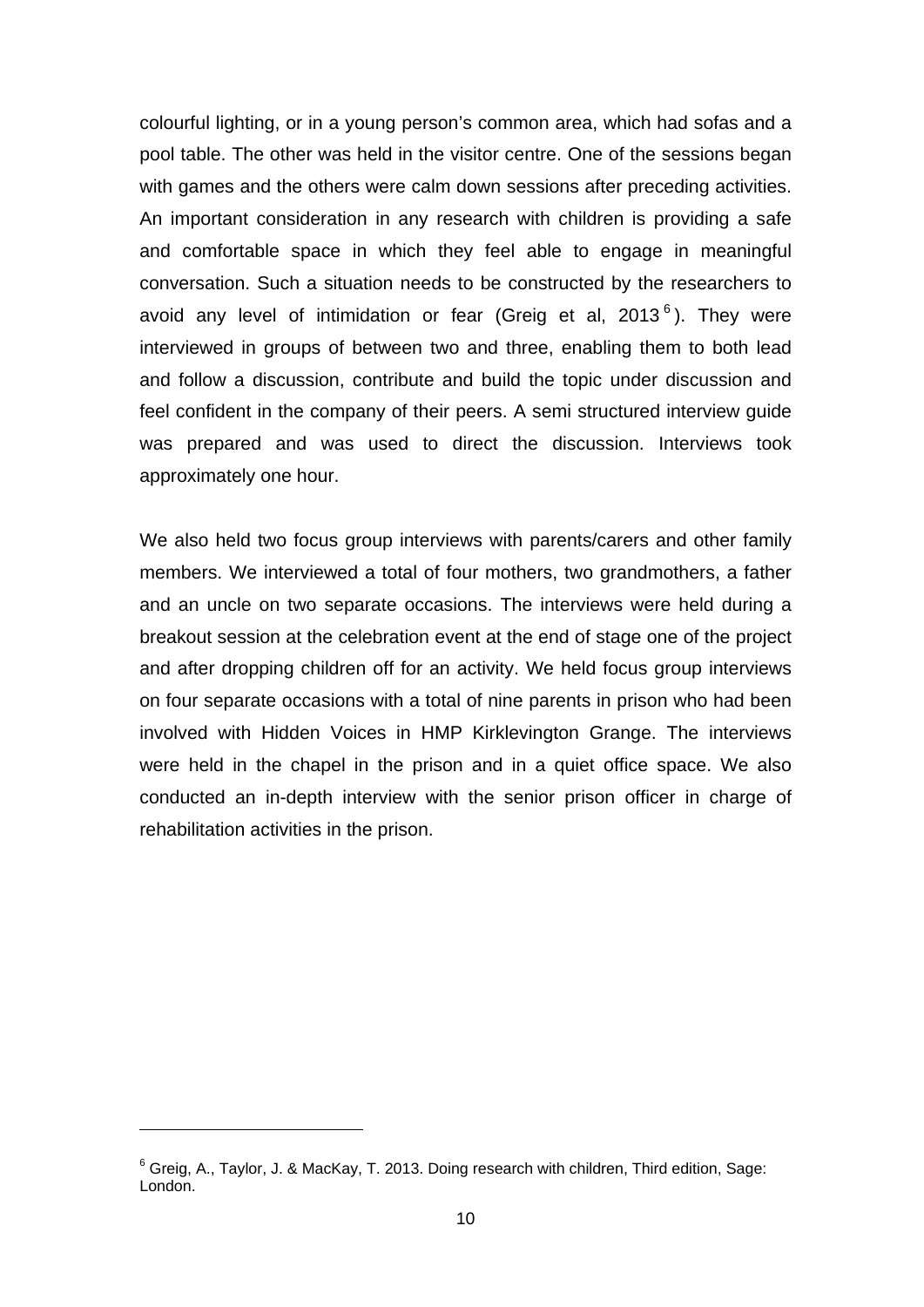# **2.0 The Hidden Voices Project**

As stated in the introduction, the project was a partnership project, with Helix Arts delivering the substantive intervention of the project and Nepacs providing a facilitative and administrative role as presented in the following table. The project also included an independent evaluation carried out by Barefoot Research and Evaluation.

| <b>Helix Arts</b> |                                   | <b>Nepacs</b> |                                     |
|-------------------|-----------------------------------|---------------|-------------------------------------|
| $\bullet$         | Identifying and commissioning     | $\bullet$     | Providing a route into prisons      |
|                   | artists                           | $\bullet$     | Facilitating access to children and |
|                   | Action research with children and |               | prisoners from existing caseloads   |
|                   | prisoners                         |               | and by locating new prisoners       |
| $\bullet$         | Delivering participatory arts to  |               | • Supporting participating children |
|                   | children and prisoners            |               | and prisoners                       |
| $\bullet$         | Developing participatory arts     | $\bullet$     | Incorporating resource into and     |
|                   | resource for use with prisoners   |               | delivering resettlement course,     |
|                   | <b>Project management</b>         |               | <b>Heading Home</b>                 |
|                   |                                   |               | Contract management                 |

**Table 2.0 Roles and responsibilities of the delivery organisations** 

Helix Arts has considerable experience of delivering participatory arts to children and prisoners in both community and custodial settings. This project is based upon the two previous project models: Tuned In which was delivered in 2014/16 in HMP & YOI Low Newton (winning a Koestler Award) and in partnership with Music in Prisons, and Action:Story delivered in 2015/2016 with Newcastle Gateshead Clinical Commissioning Group. Nepacs has been delivering services to prisoners' families in the North East for more than a hundred years; over the last 15 years they have expanded from providing visitor centre facilities and play areas in prison visit areas, to delivering support at the courts for families at the point of sentence, family support work in prison and the community and youth work for children and young people with a parent in prison.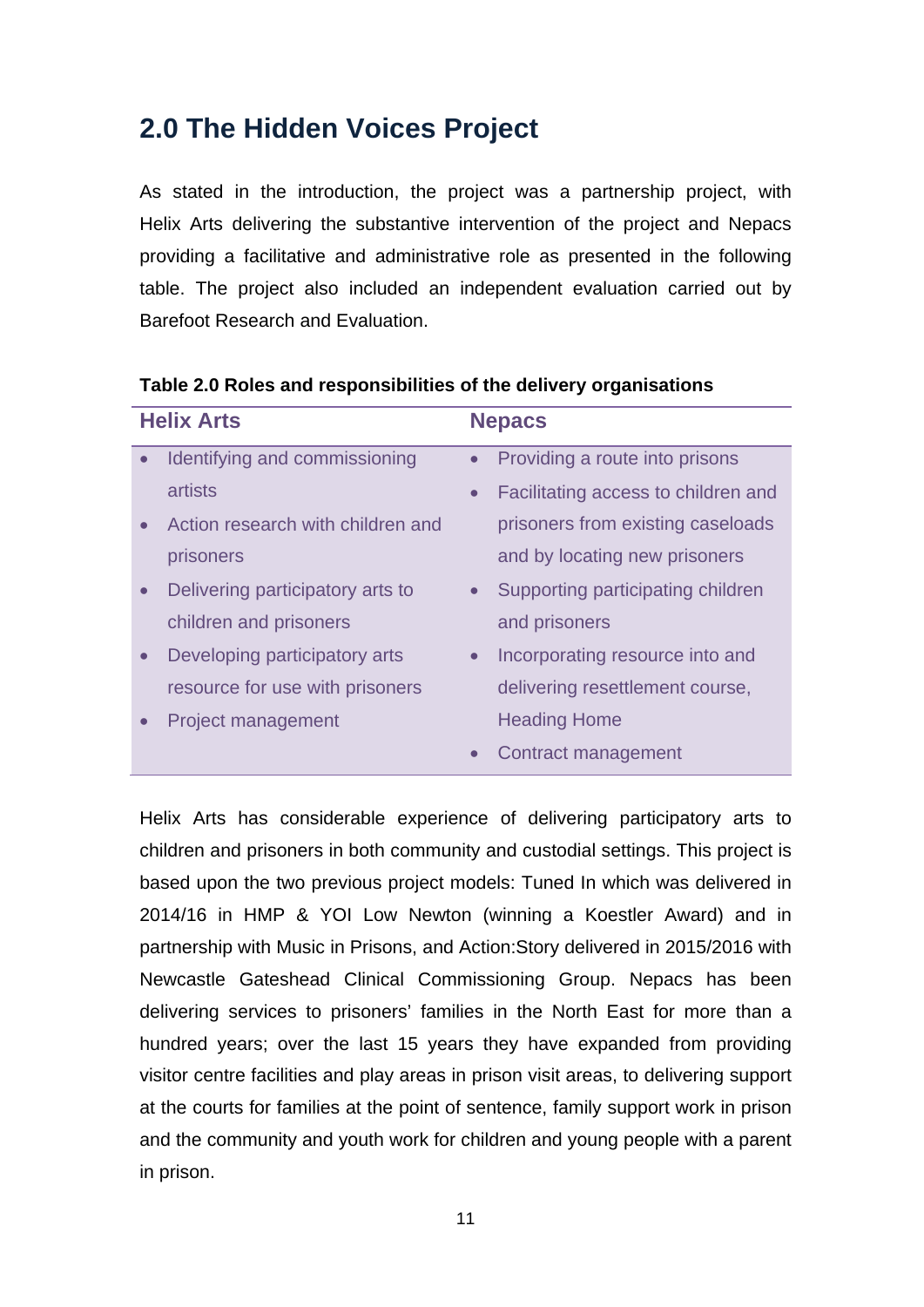# **2.1 Project objectives**

The objectives of the project were:

 To co-produce a resource pack (a toolkit) with artists and children and young people whose fathers are in the Teesside prisons cluster.

The materials that formed the toolkit were made by three commissioned artists, local children and young people who had a parent in prison and fathers in prison using their experiences and stories.

• To test the toolkit with adult male prisoners with the aim of helping them desist from crime and address their offending behaviour.

The toolkit was integrated into Nepacs existing Reconnect Heading Home resettlement course (see box 2.0) delivered by family support workers and trained volunteers. The course and the toolkit were designed to challenge prisoners' thinking about their actions and the consequences for other people, and in particular their children as well as considering actions for the future.

## **2.2 Project process**

The process of successfully delivering a project such as this is complex and difficult, particularly over such a short time period. Access had to be negotiated with prisons concerning rooms to use, finding relevant prisoners and determining if they can participate (and the project would not affect their jobs or education duties), security clearance for the artists and for materials coming in and going out of the prison. Much of this was facilitated through Nepacs and their strong pre-existing relationships with the North East prison system. The timing of the project was inauspicious as the prison estate both nationally and regionally was going through major changes, including alterations in status, movements in regime and populations and many prisons were thus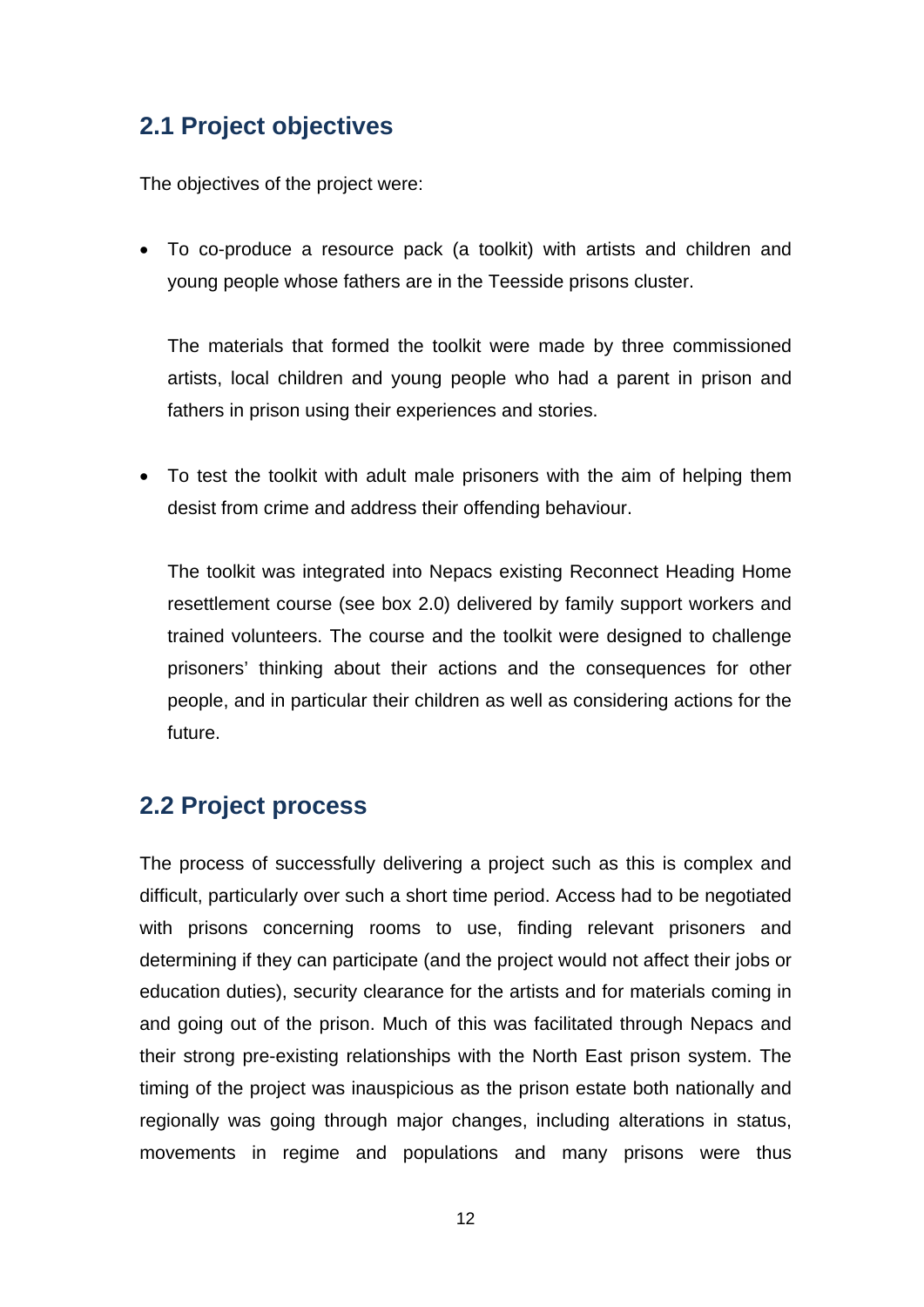experiencing a high level of instability. HMP Holme House was such a prison which contributed to the difficulty in accessing prisoners for the project. The project therefore focused in on the male population at HMP Kirklevington Grange, a resettlement prison just south of Middlesbrough, which provided exactly the type of prison cohort required for the pilot project, i.e. those who were not the most difficult to reach and whom had an interest in resettlement.

There was a three stage process to the project, which included:

- Stage one: setting up, gaining access to project beneficiaries (prisoners and children and young people), developing music resource.
- Stage two: converting the music resource into a toolkit that can be used as a resettlement aid.
- Stage three: delivering the toolkit to a group of prisoners.

For stage one, after selecting musicians with the relevant experience, and negotiating access into the prison, the project started with an introductory session with the children and young people in a community setting, and a similar session with a group of fathers at HMP Kirklevington Grange. Hereafter, the two musicians worked closely with a core group of approximately eight young people over six sessions in a period of three months. This was an indepth and complex socio-musical development process with high levels of professional investment from the musicians and Nepacs youth workers and volunteers. The end product of this work was the production of four songs, recorded onto a music CD, all on the theme of the imprisonment of a parent and their associated experiences. This stage concluded with a celebration event attended by children and young people, parents and carers, and Helix Arts and Nepacs staff.

For stage two, a different artist was commissioned to convert the songs into a toolkit. The artist employed a new level of research and development, spending time with the children and young people and the prisoners and using the results of the interim evaluation findings to inform the final resource. Stage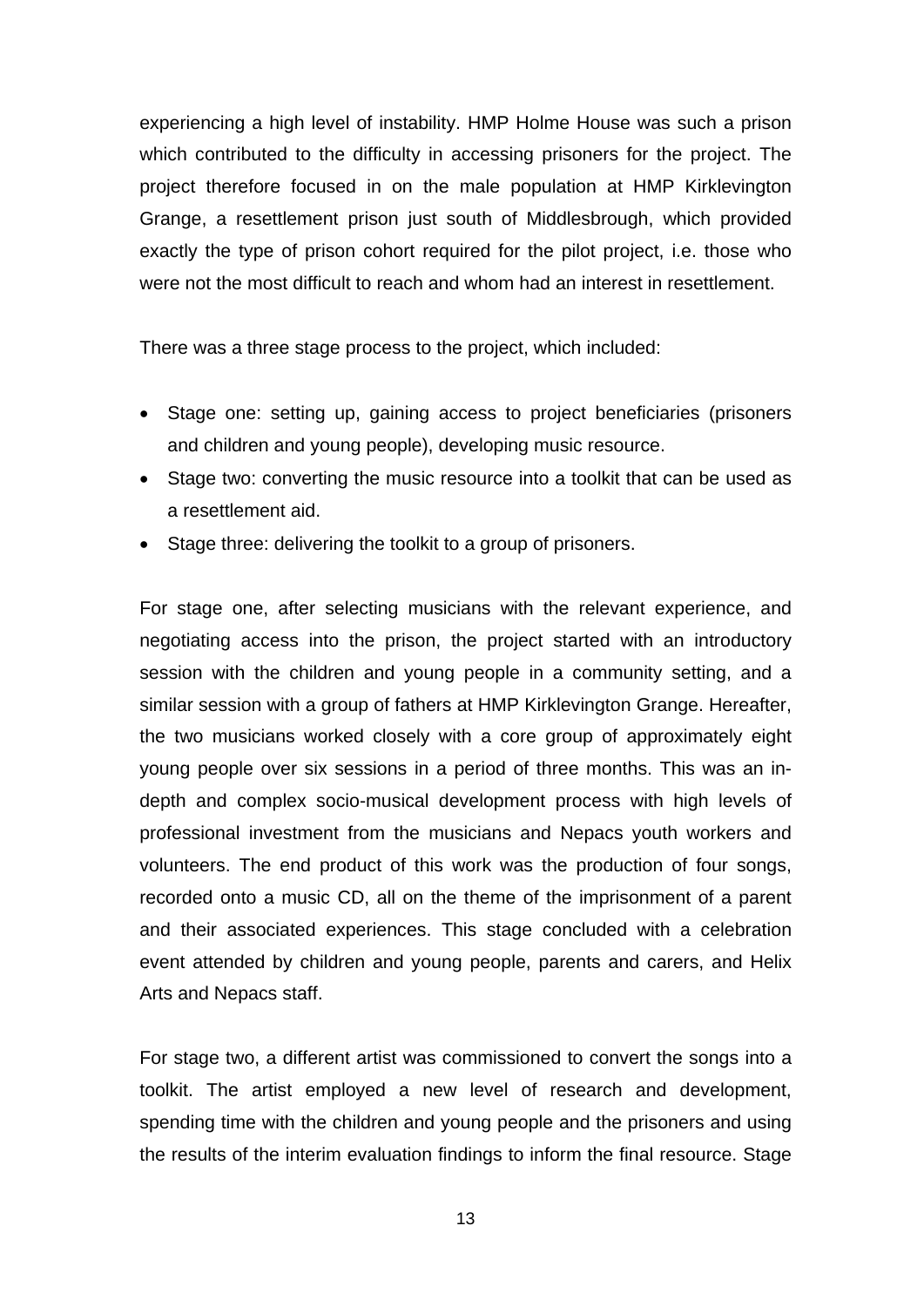three saw the toolkit applied to a group of prisoners at HMP Kirklevington Grange within an existing Nepacs' resettlement programme called Heading Home (see box 2.0). The evaluation followed project delivery at the end of all stages, and fed back in a formative way at the end of stage one, thus influencing intervention but thereafter remaining independent and summative.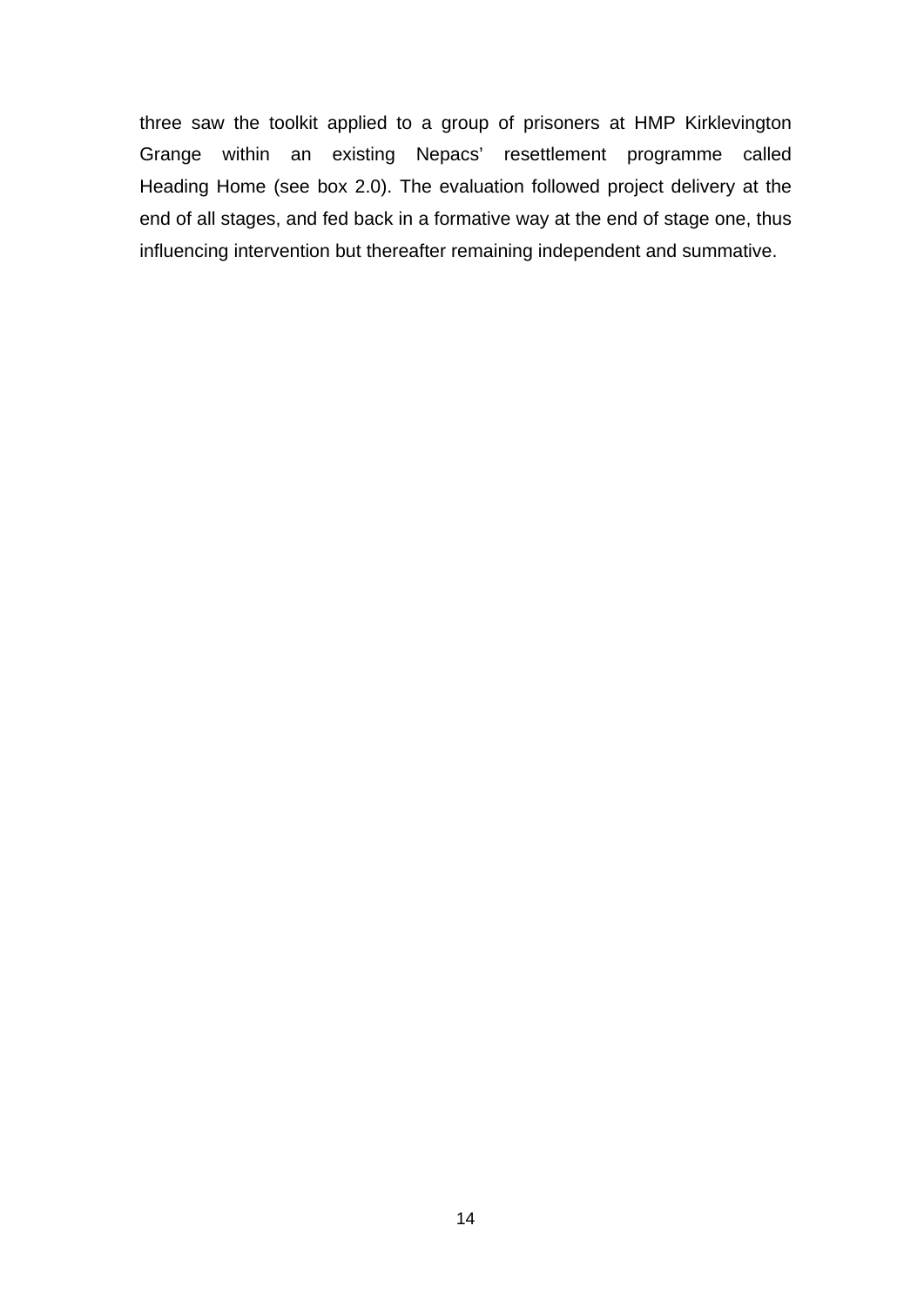#### **Box 2.0 Nepacs' Heading Home**

Heading Home consists of two elements: Resettle and Reconnect. The first consists of a stand alone booklet which can be worked through either alone or

with a trained nepacs family support worker. There is one version for the prisoner and another for the family. The participant is also offered follow up support or signposting.

The Reconnect course is delivered in a group setting towards the end of a prisoner's sentence with the objective of improving the resettlement



process and aiding the prisoners return to the family. The course consists of four modules delivered over approximately eight weeks: the first two modules are delivered over two hours each week; followed by a short break; then a





facilitated session with a family member and the prisoner; and ending with a debriefing session the following week with the prisoner. The families are also supported to complete a workbook prior to the facilitated session.

The course has recently been evaluated and

was found to be a transformative intervention. The evaluation reported feedback from prisoners including:

*"It was life changing because I had never thought of things that way, the effects of what I did on people that I love."* 

The evaluation recommended continued efforts to expand and further integrate Heading Home into both routine family support work and sentence planning, in conjunction with offender supervisors.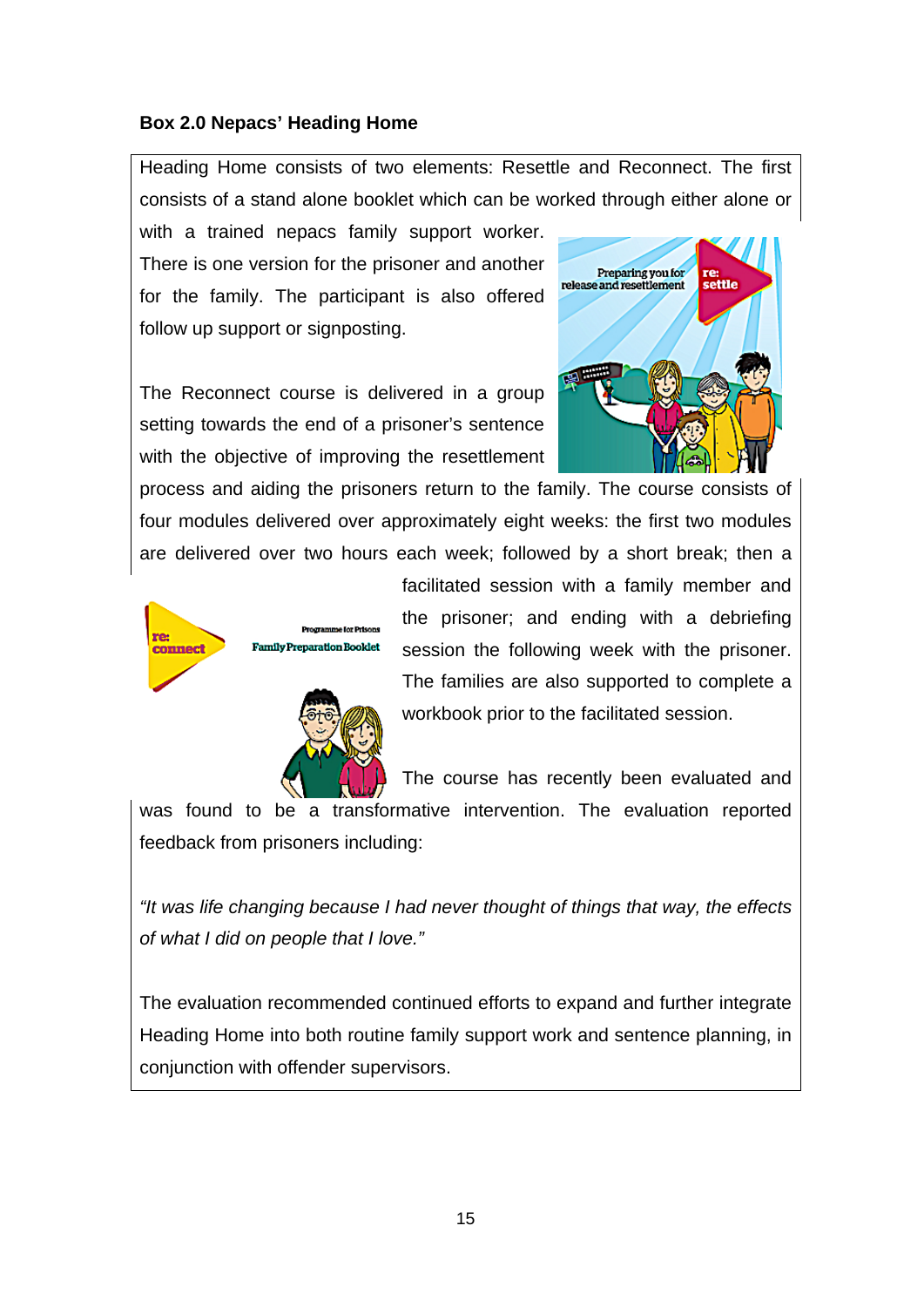# **3.0 Evaluation findings**

The substantive findings of the evaluation concentrate on the impact of the project on its main beneficiaries, which were the prisoners and the children and young people who were involved in the artistic development. We have divided the findings according to the stages of the project.

# **3.1 Findings from stage one**

### **3.1.1 The musicians**

The first part of the project was led by two professional musicians, one female and one male, with different musical skill sets incorporating composition and production, singing and music technology. The musicians<sup>7</sup> were experienced in delivering musical development workshops and courses to a range of disadvantaged groups, including vulnerable children and prisoners. They therefore possessed the necessary social and technical skill set. This was necessary as there was a very short timescale for delivery of the musical compositions and as such no time for professional development on the job; they had to be the finished article. Their task was to co-create four musical composition pieces, the content of which was led by the children. In order to do that, they had a dual role of encouraging a creative process and co-creating musical outputs. However, whilst engaging children in a positive social developmental process, the objective was to create musical pieces. This was to be carried out in five one-day (between 10am and 3pm) sessions.

The initial stages of the work consisted of creating a safe space and common ground for the children, to enable the sharing of experiences and ideas. This was done through games, food, discussion, play and music. This was followed by lyrical development which was enabled through the investigation and exploration of the children's experiences, examining narratives and looking in

 $7$  Beccy Owen and Will Lang.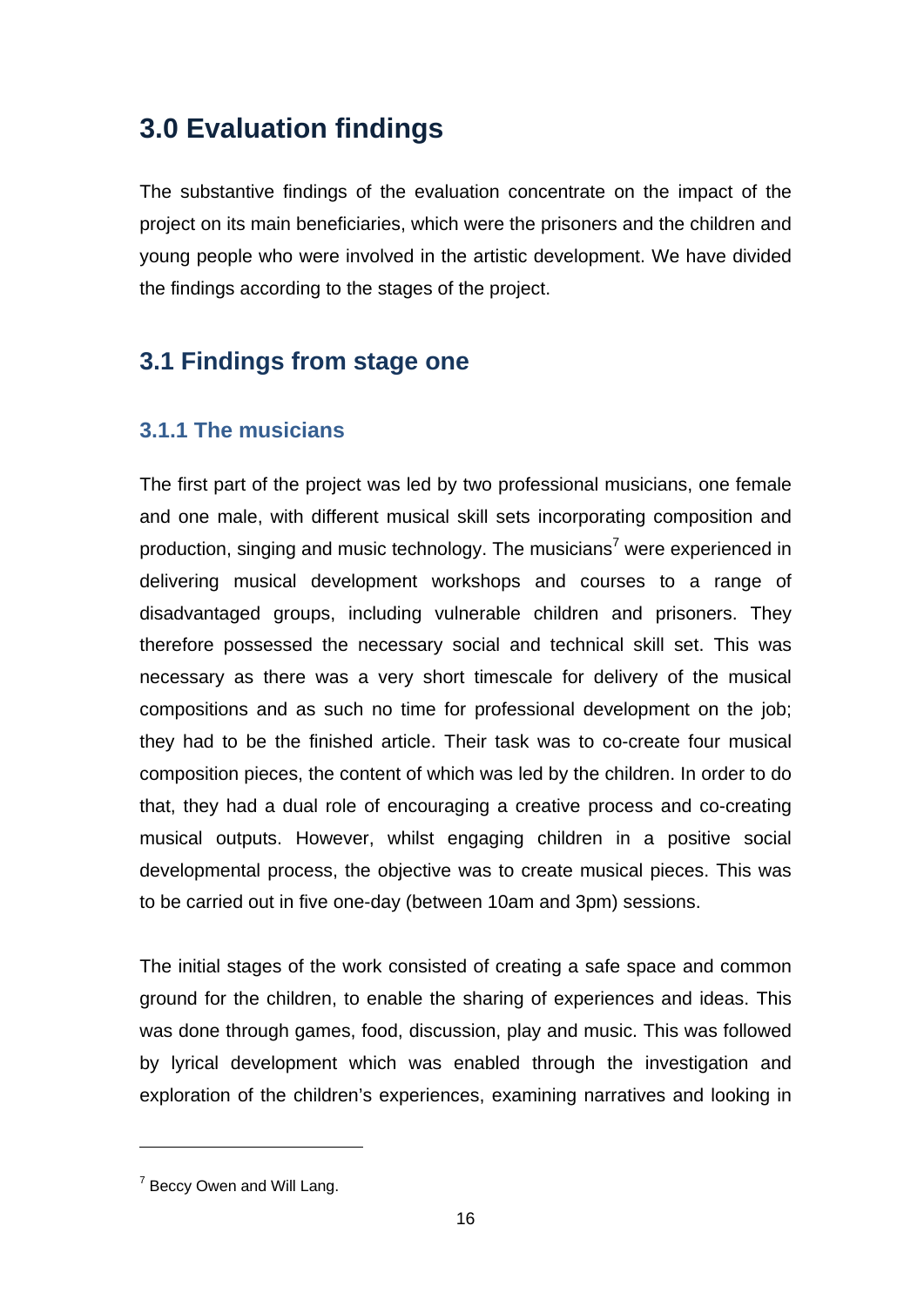detail at the associated emotions and feelings. During this process, the children were open, enthusiastic and energetically contributed to the process. At the third session, the children began recording for their songs and by the fifth session all the four recordings were complete. The two musicians both worked in the sessions and outside to create and produce the musical compositions. The musicians also held two sessions with fathers in Kirklevington Grange prison. The project did not work with the fathers of the children taking part in the sessions because the tight timescales of the project meant there were concerns about appropriately preparing and supporting the families through the process. The objective of the sessions inside the prison was also to explore themes, and narratives and details which would help with the musical composition process.

At the end of the developmental process when the recordings were complete, a celebration event was held with the children and their parents/carers and family members. This was a very successful occasion, where parents/carers and family members responded in a positive way with sometimes emotional expressions of appreciation.

#### **3.1.2 Findings from children**

This section presents the research findings from interviews with children that were involved with the musical development. The children had been involved with the activities over a three month period and had become familiar with both the musicians and the musical task. The qualitative information that was produced from the interviews with the children was formatted into manageable data using framework analysis (Ritchie and Spencer, 1994<sup>8</sup>). We then used constant comparative methods (Glaser and Strauss, 1967 $9$ ) to analyse the data to clarify meaning and examine, compare and contrast associations. Common themes became apparent and the evaluation has been structured in agreement

<sup>&</sup>lt;sup>8</sup> Ritchie, J. and Spencer, L. 1994. Qualitative data analysis for applied policy research in Bryman, A. and Burgess, R.G (eds) Analyzing qualitative data, 1994, pp.173-194.

Glaser & Strauss, 1967. *Op.cit.*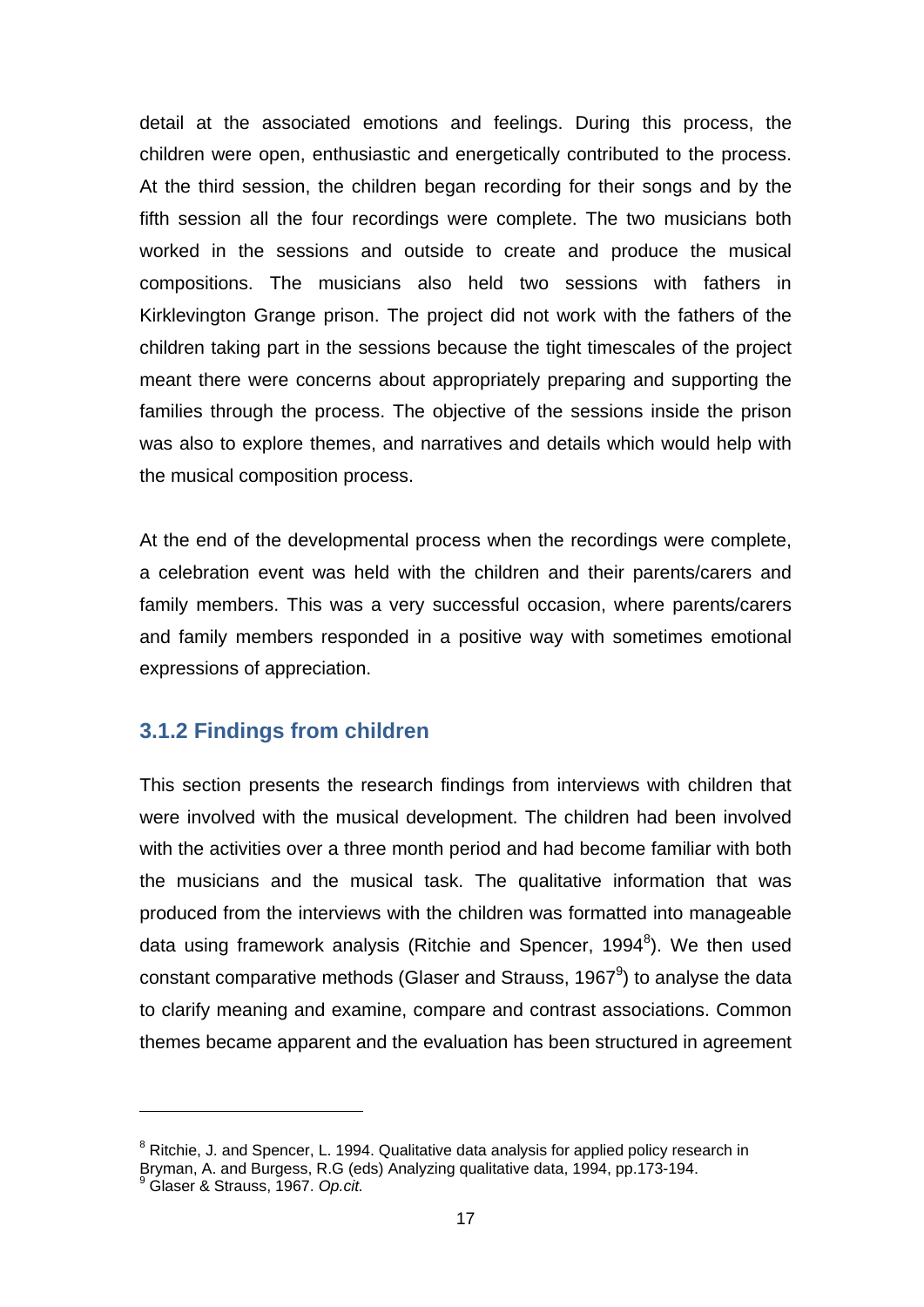with these themes. From the research with the children, those themes included the following:

**Increasing social networks**: there was evidence to indicate that involvement in the musical project developed new and strengthened existing social networks. Children quite simply said they had met new friends during their time with the project and enjoyed spending time with children they already knew. They reported that as they all had something in common, they made friends in the group very quickly and easily, although there were some who were less forward than others. When asked about what the best things were about being involved in the project, a number of children said:

*"Meeting new people and making new friends."* 

Strong social networks are a key moderator of the damage that can be caused by parental imprisonment (Murray, 2007<sup>10</sup>). Resiliency research suggests that secure parental attachment together with positive peer relations (Garmezy & Rutter, 1983, Murray & Farrington, 2008<sup>11,12</sup>) are good ways of increasing resilience.

**Information exchange**: children talked to each other about their experiences of prison and transferred information. This peer-to-peer information exchange was said to increase understanding, dispel myths and improve awareness. Children talked to each other about what it was like visiting other prisons and the different processes involved. There were also examples where adult delivered information and clarification was required as a result of this peer-topeer exchange. For example, one child received home visits from his father which confused another child in the group, which required adult explanation

 $10$  Murray J. 2007. The cycle of punishment: social exclusion of prisoners and their children. Criminology and Criminal Justice 4: 55–81.

Garmezy, N. & Rutter, M (eds.) 1983. Stress, Coping, and Development

in Children. New York: McGraw-Hill.

<sup>&</sup>lt;sup>12</sup> Murray, J. & Farrington, D. 2008. Effects of parental imprisonment on children. In Crime and Justice: A Review of Research. Tonry M (ed.). Vol. 37. University of Chicago Press: Chicago; 133–206.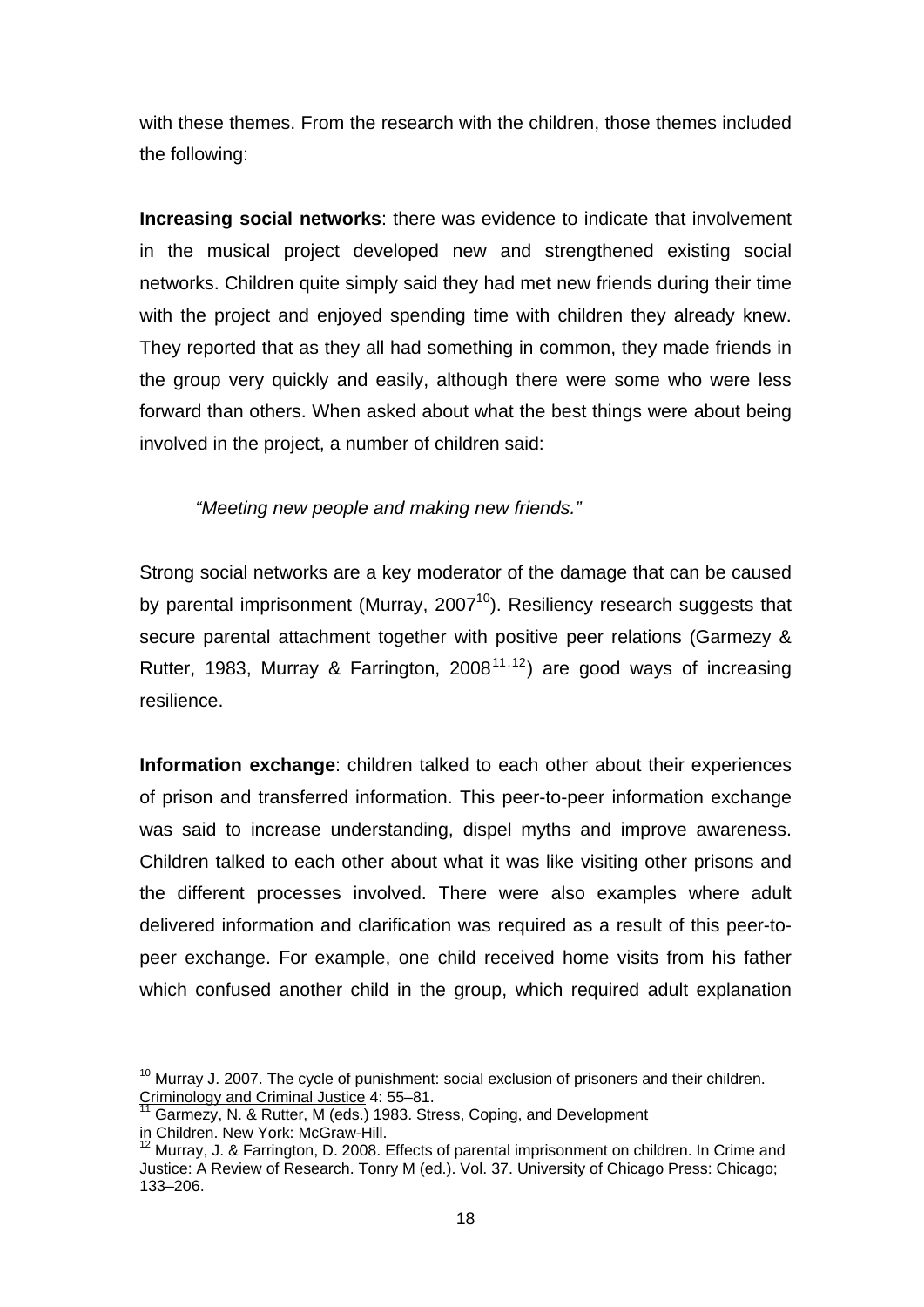about home leave. One young person demonstrated the type of knowledge that was exchanged:

"*I told her what she could bring [to the visits] and what you couldn't, what you can get at the shop and at the visitor centre."* 

Knowledge and understanding is a moderator of problems caused by having a parent in prison and subsequently is a valuable contribution of the project. Research (Murray & Farrington, 2008<sup>13</sup>) has found that what children who are told about their parent's absence may also mediate the effects of parental imprisonment on children. In one piece of research, it was found that children who were given emotionally open and developmentally appropriate (Poehlmann,  $2005<sup>14</sup>$ ) information were more likely to have secure attachment feelings toward their caregivers than children who were given less appropriate or no information. When no information is available to children about parental absence, children tend to blame themselves, possibly increasing the risk of adverse reactions (Hinshaw,  $2005^{15}$ ).

**Shared experiences**: the children said that a benefit from the project was being in an environment with other children who had similar experiences. This they said was unusual and not something they had done before. They said that knowing that the other children had a parent in prison made them feel at ease and comfortable. The children said that mostly they keep their parent's imprisonment a secret, and share it with only a few best friends knowing. The children said that prior to meeting others, they felt lonely as a result of their father being in prison, but now they do not.

*"It makes you realise that you're not alone and other people are feeling like you and that makes you feel better."* 

<sup>13</sup> Murray & Farrington, *Op. cit.* 2008

<sup>14</sup> Poehlmann, J. 2005. Representations of Attachment Relationships in Children of Incarcerated Mothers. Child Development 76:679-96.

<sup>15</sup> Hinshaw, S. 2005. The stigmatization of mental illness in children and parents: developmental issues, family concerns, and research needs. J Child Psychol Psychiatry. Jul;46(7):714-34.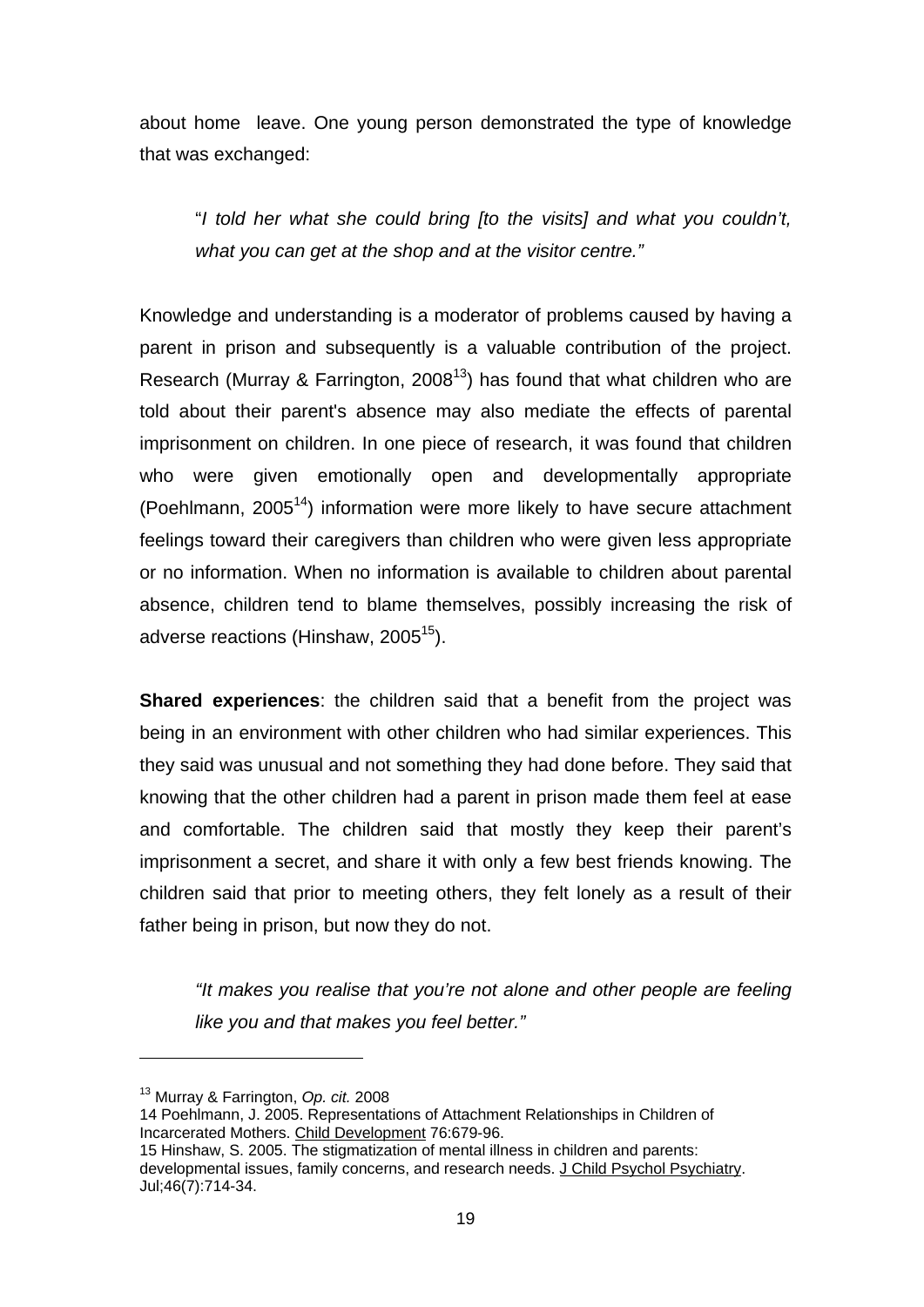Shared experiences are related to both social networks and increased knowledge and understanding, both of which are moderators of the negative impacts of imprisonment.

**Enjoyment**: the children said that they had really enjoyed being involved with the music project. They reported that they had enjoyed: meeting other children and making new friends; meeting and working with the musicians; from making music and creating a CD; and the games they played during the sessions. There was a reported sense of pride about their role in developing the songs, about overcoming embarrassment or fear and about how good they thought their performances/musical contributions were. One young person said:

*"It's been fun."* 

From the positive reactions of the children, it was clear that music was an excellent medium to use as a focus for achieving the outcomes identified in this evaluation. The activity both maximised enjoyment and enabled the development of a critical and relatively profound understanding of how the imprisonment of their parent affected them and others. The involvement in music also developed a technical skill creating a sense of self worth and pride. As one young person said:

*"It is something I can look back on … always be proud of it and what we did and how we have come a long way."* 

We found that the addition of music development to a more general youth work approach has beneficial impacts to both engagement and outcomes achieved.

**Expressing feelings**: the children said that their involvement in the project gave them the opportunity and enabled them to better express their feelings about having a parent in prison. This was something that either never happened or did so rarely both inside and outside of the home (see section on findings from carers). They said their thoughts and feelings about their fathers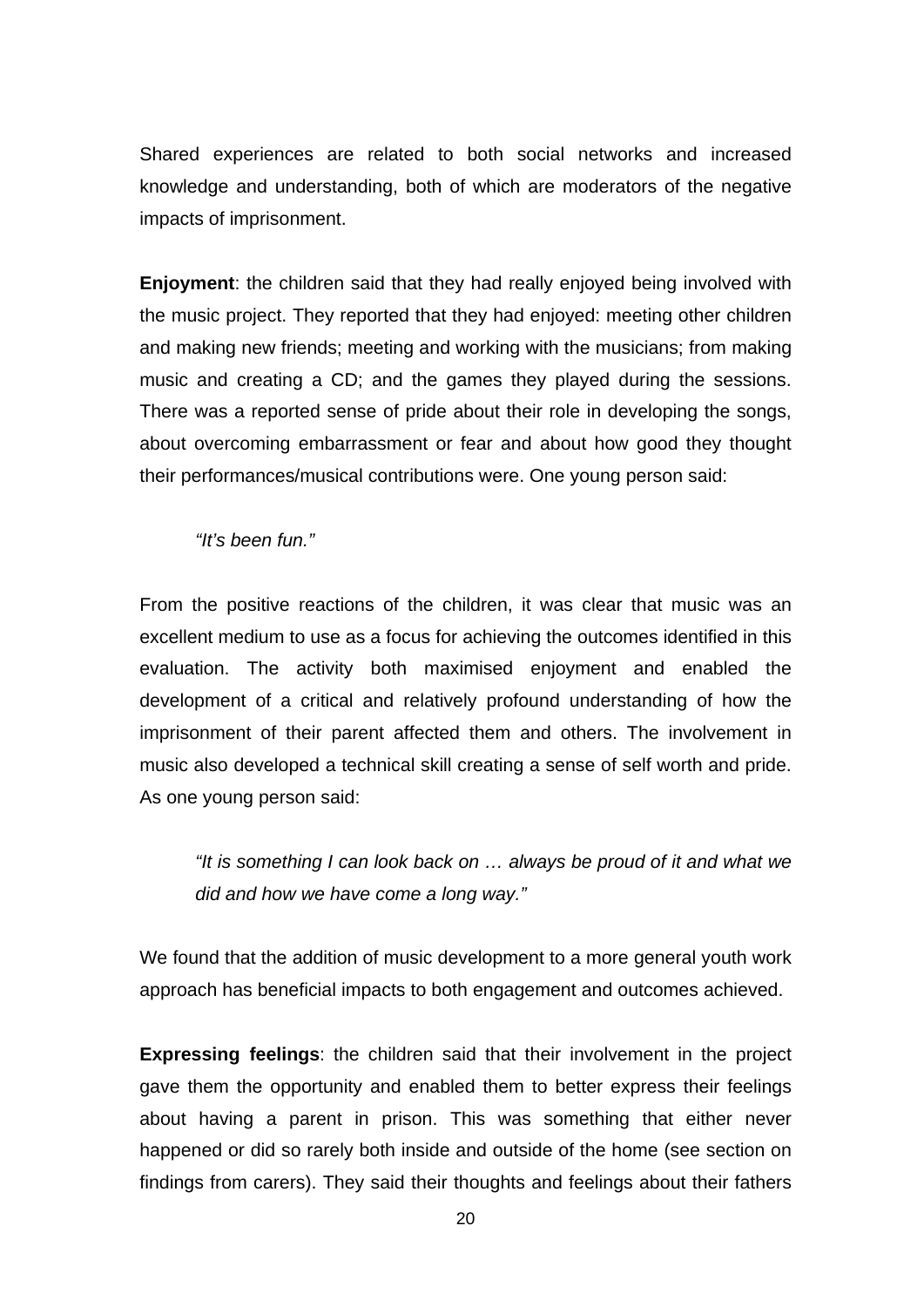being in prison were rarely expressed. As a result of this, they welcomed the opportunity to be able to talk about it and express how they felt. They said that the project had helped them express their feelings.

*"You have got to let your emotions out, don't be afraid and don't be shy, we are all friends here."* 

Allowing CYP the opportunity and space to express themselves plays an important role in moderating the negative impacts of parental imprisonment.

**Continuation**: the children unanimously said that they would like to carry on with the activities. They said they enjoyed the sessions so much, liked that they went on over a number of weeks and got on really well with the adults, that they would like to repeat the experience. They said that they would like to try other arts-based activities, such as dance or visual arts.

*"We would like to do it again, definitely."* 

#### **3.1.3 Findings from parents/carers**

This section presents the findings from the research that we carried out with parents, carers and other loved ones. We used a similar analytical process to that presented in the previous section. We found the following:

**Happy for their children**: parents/carers said that they appreciated that their children were involved in an activity that they really enjoyed. There was added appreciation that the activity took place over a number of weeks and was not a one off. They said that the children got excited about going and looked forward to seeing people they had met and being involved in the activities. They also welcomed the opportunity for the children to be able to talk about their feelings and concerns relating to their father being in prison.

"*She really looks forward to it … it's really nice to have something negative turned into a positive."*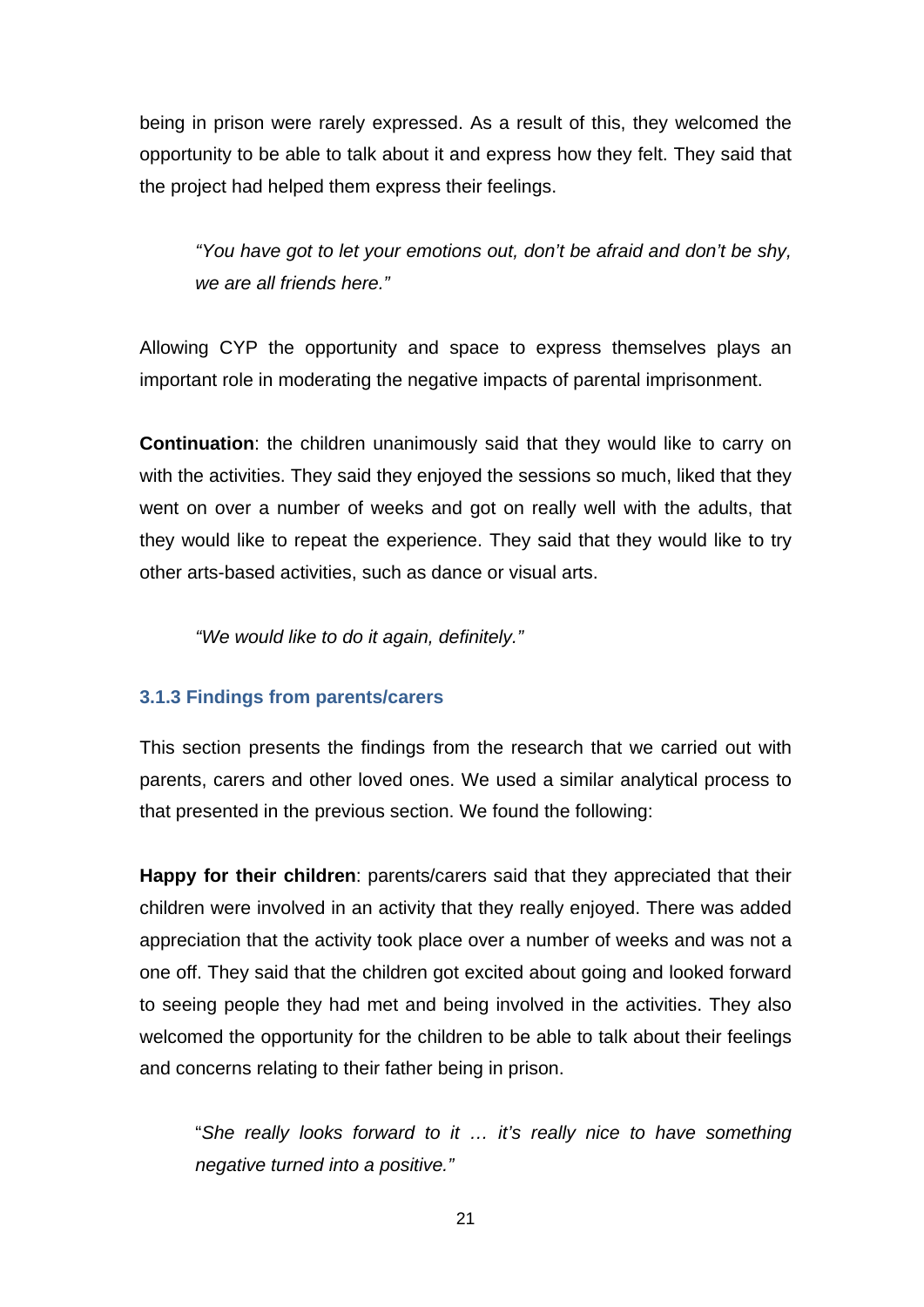**Opportunities for expression**: although parents/carers said that their children were able to and had the opportunity to talk about their father being in prison, it was reported that they generally did not. There were subsequent concerns expressed that children were 'bottling up' their emotions. In one family, who reported that prison was not an unusual occurrence for them, they said that whilst their child can and does talk about it within the context of the family, it is not on a reflective or thoughtful level. This family said that the project had provided an opportunity for such reflective thinking which they felt helped the child understand, open up and talk about how they felt about their father being in prison.

*"He can talk about it if he wants and it's no big deal … that's really important."* 

**Therapeutic**: families reported that there was an element of therapy involved in the activities, providing an opportunity for expression and discussion about an important area of their lives. As a result of the children generally not talking about how they feel about their father being in prison or the effects it has on their lives, the sessions were thought to be an important outlet for developing an emotional understanding. Families also thought it was important for the children to realise that they are not alone in the experiences or feelings, which was something echoed by the children.

*"They have a freedom there to talk about it where it is not a big secret … it's been like therapy."* 

**Improved behaviour**: it was reported by one of the family members interviewed that they had noted an improvement in the child's behaviour since being part of the project. There have been reports from the school that the child had appeared more settled, calmer and in a generally better mood. Whilst it was recognised that it was difficult to directly attribute impact, the behaviour improvement had corresponded with the time that the child spent with the musicians.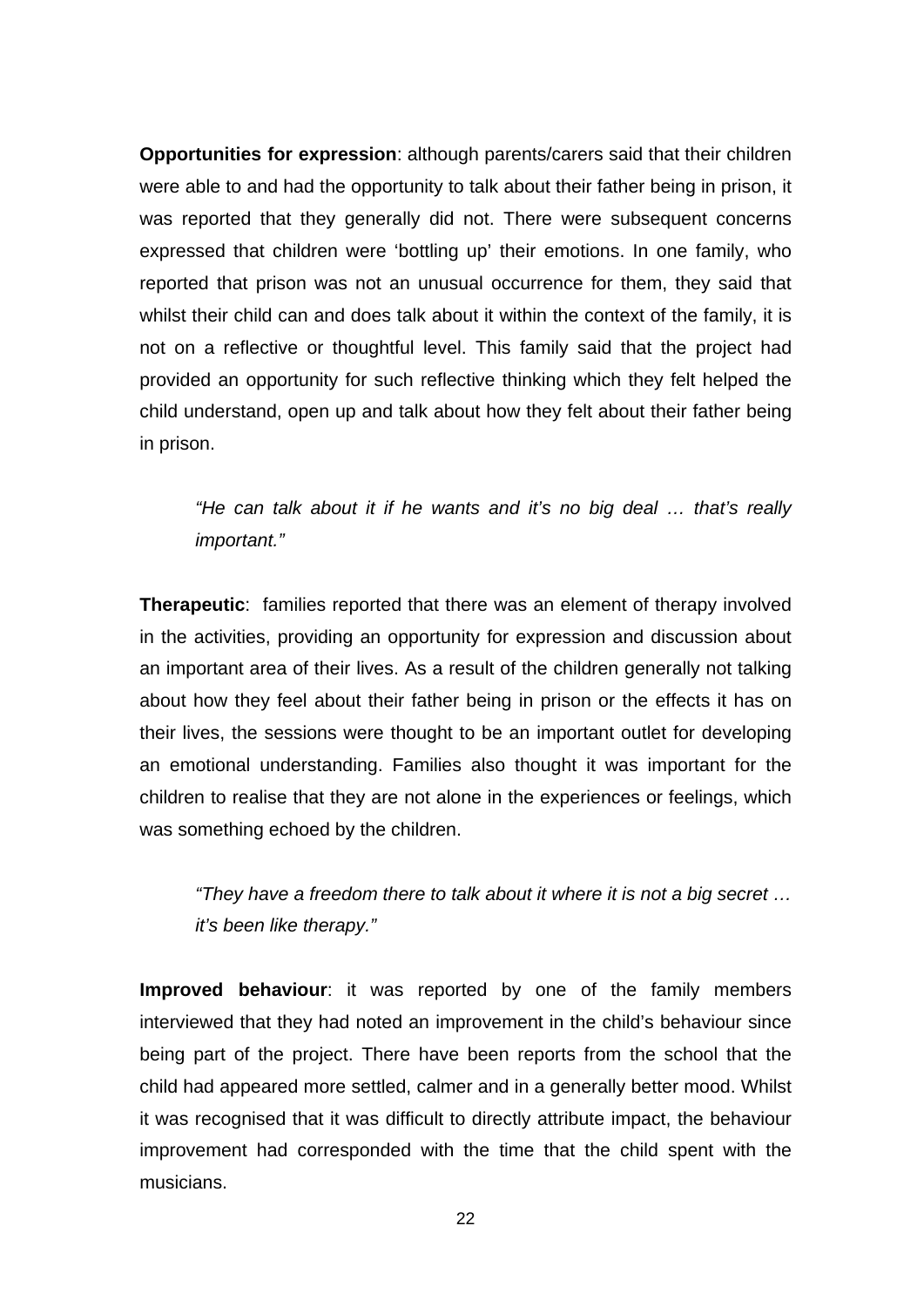### **3.1.4 Findings from prisoners**

We make the following findings from the research with prisoners at HMP Kirklevington.

**Enjoyable experience**: prisoners said that although they were slightly awkward and some were embarrassed in the early stages of the first session with the musicians, they soon enjoyed their participation. They spoke highly of the facilitators and their skills at getting everybody involved. They also found the end result, the music track, as being of high quality.

*"It definitely puts you out of your comfort zone."* 

**Strengthening relationships between prisoners and staff**: prisoners said that it was good that staff were involved in the activities and were sharing their feelings and joining in. They said that this increased their understanding of prison officers as people and improved their relationships.

*"It was good that they did it too, it improves the way you get on with them [staff]."* 

**Expressing feelings**: prisoners reported appreciation from talking about and examining their feelings about their family and their imprisonment. They felt that this was therapeutic and renewed their connection and commitment to their family. They said that this did not happen often in prison and although sometimes difficult, they said that they could feel the benefit of doing so.

*"You don't talk about things like that [feelings], you don't drop your guard, it is very alpha male in here so things can be a burden. Talking about it lightens the load."* 

**An individual experience**: some participating prisoners said they did tell their loved ones about their involvement in the music making, but others did not.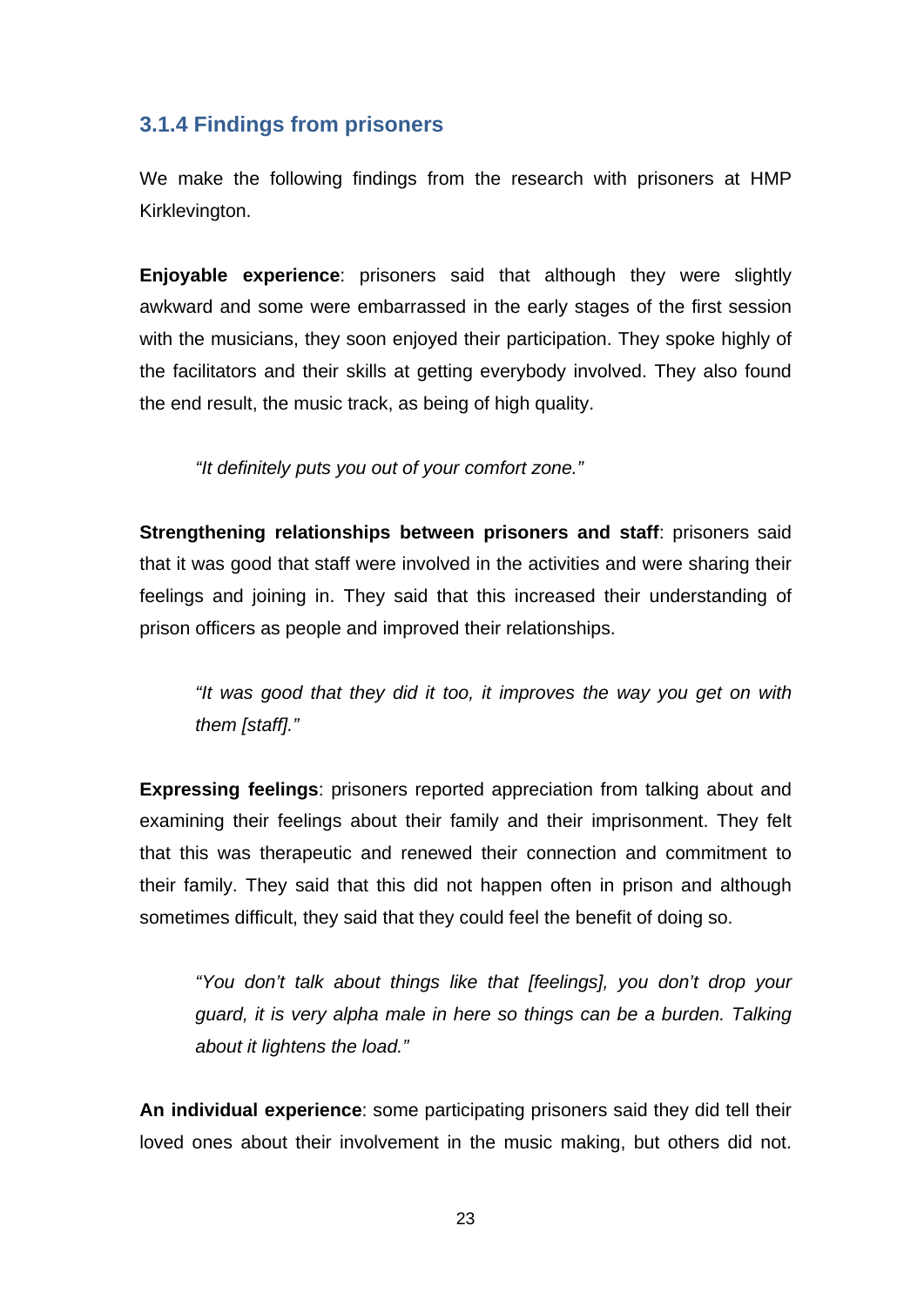They said it was something which affected them directly and not something they felt they needed to talk in great detail about to their immediate family.

*"I did mention it [to partner] she thinks that what goes on in here, just stays in here."* 

**Increased understanding**: prisoners said that they felt the sessions increased empathy with their children and partners about the impact of the sentence. They said that the sessions made them think about the effects of their sentence on their children and family, which was not something they commonly did. This galvanised their commitment to their family and reinforced the emphasis on not endangering that contact or relationship.

*"I want to get on in here to help my family, to get a job so I can send money back, I don't get involved [in any trouble] … that's really easy in here, have a bit of hooch [illegal alcohol], have a smoke [of cannabis], get into a fight, there's loads of ways to get your privileges taken off you, but I won't do any of that because I know it would affect my family. Thinking about them [because of the workshops] makes me more committed not to get into trouble".* 

#### **3.1.5 Findings from prison staff**

This section presents findings from research with prison staff at HMP Kirklevington.

**An accessible activity**: it was reported that the workshops were accessible to prisoners of all abilities. There were a range of abilities and levels of understanding in the current cohort and the prison officer reported that everybody benefited.

*"There was something for everyone. There was one lad who was not as mature as the others, but he got loads out of it, I didn't think he would, but he did."*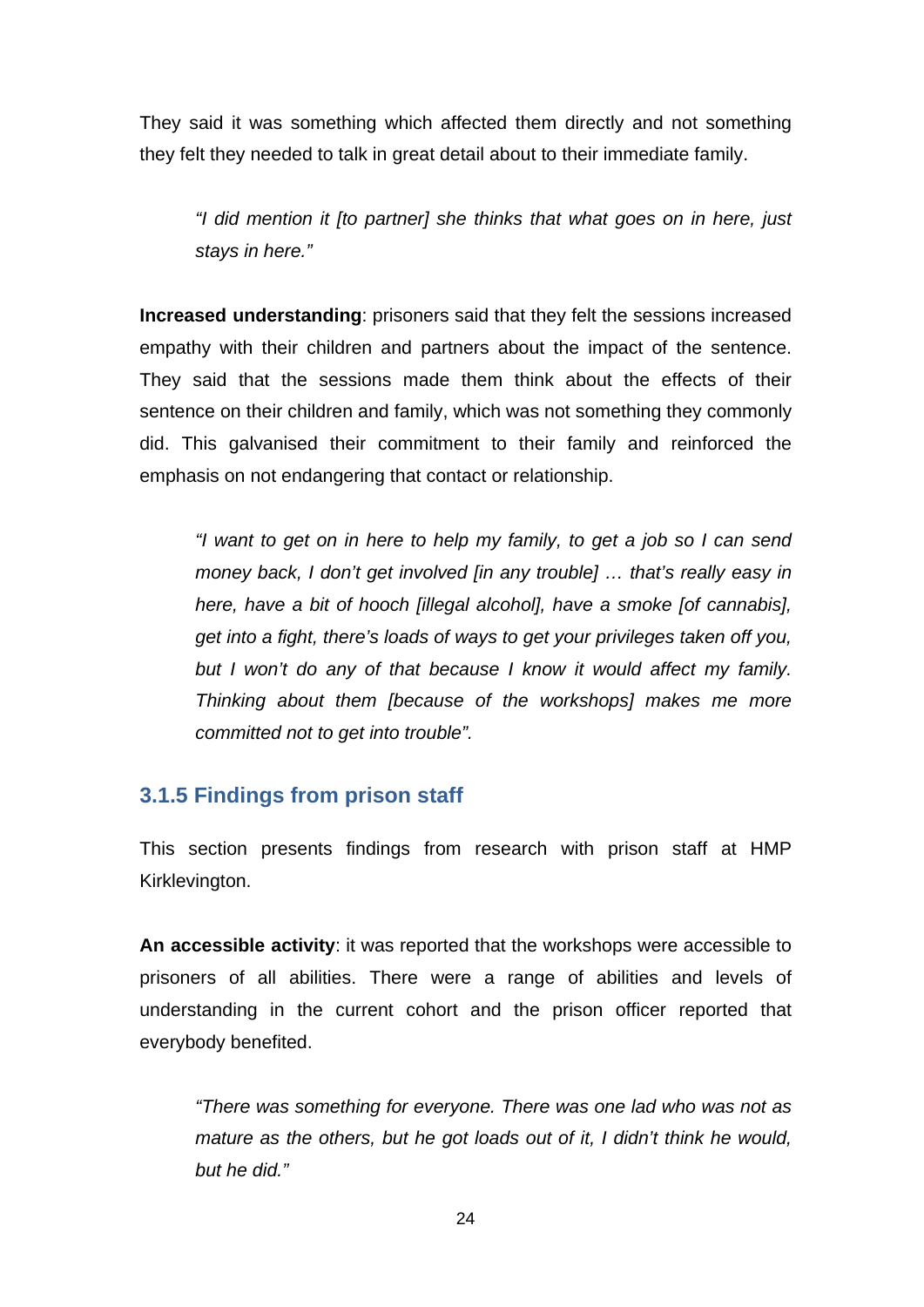**Reinforcing the prison ethos**: the workshops were said to be an important contributory factor to a general culture within the prison of responsibility and good relations. The involvement of prison officers in the music development activities was said to demonstrate that good relationships are encouraged between prisoner and staff in prison.

"*It shows a trust which is important in this prison … it broke down barriers."* 

**Contributing to rehabilitation**: it was recognised that the subject matter, reinforcing relationships between a prison and their family, is an important aspect of desistence. As a prison which focuses on preparing a prisoner for a return to the community, activities which work towards rehabilitation are welcomed. The Helix Arts project was included in these and so was appreciated as a contributory factor.

*"I can see nothing negative, it was all good."* 

**A welcomed difference**: the activities of the project were said to be unusual in the prison. Although they did have one arts-based activity, delivered by Tees Valley Arts, it was not of a musical nature. It was therefore classed as innovative and interesting by the prison.

*"It's unusual, we don't normally do things like this."* 

**A low take-up**: it was felt that the activity did not attract many interested prisoners. Although there was no conclusive understanding as to the reasons that the attendance was low. There was a worry that if the workshops were run again, that attendance would remain low.

*"I don't know why there were so low numbers interested, maybe because there was nothing in it for them … we had an employment*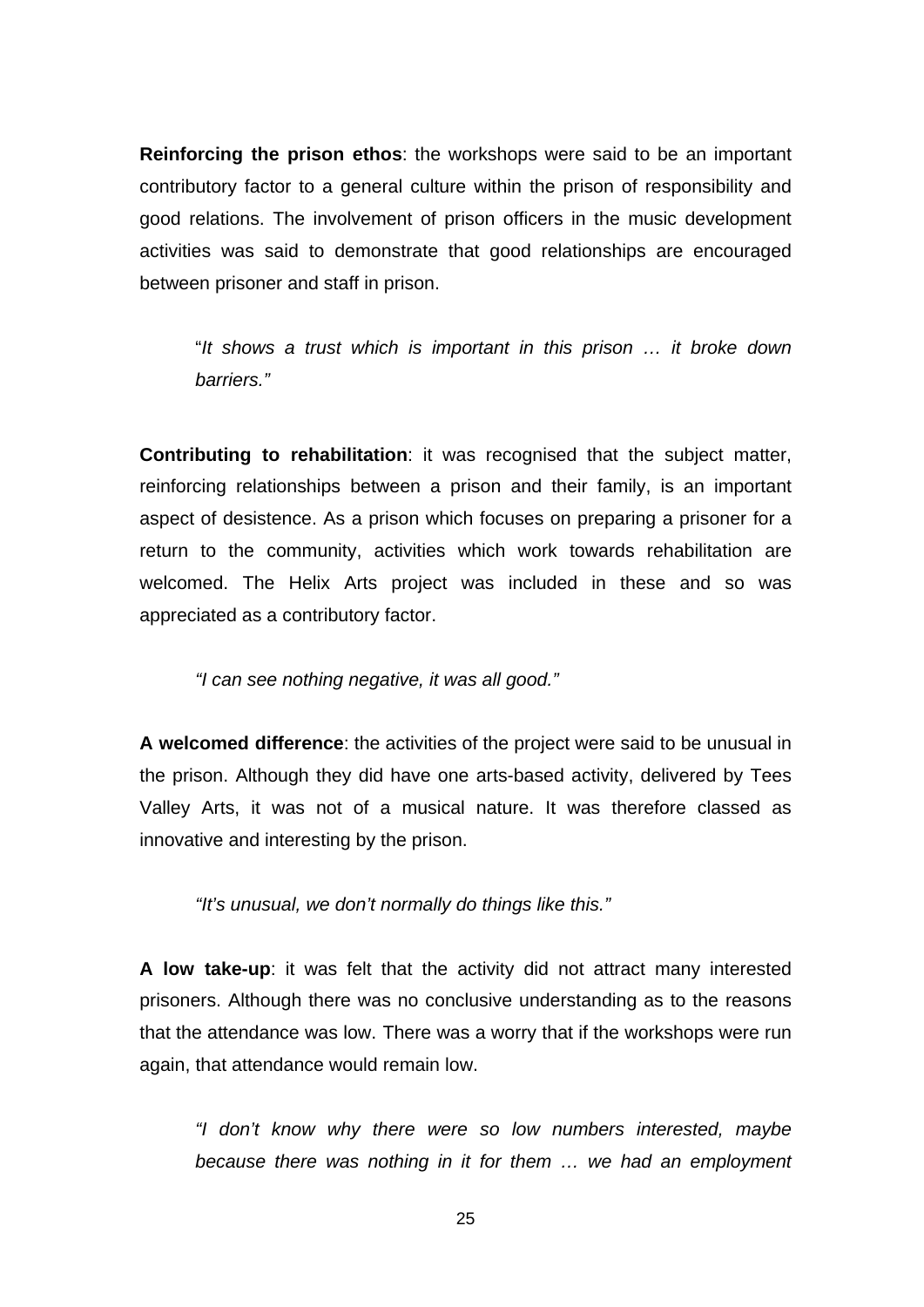*event which was oversubscribed, people went because they thought they could get jobs because of it, but I don't know why."*

### **3.1.6 Findings from youth workers**

We make the following findings from the research with Nepacs youth workers.

**Benefits of longer intervention periods**: youth workers reported a key benefit of the project was that it took place over a number of weeks. This was in contrast to many activities available to the children of prisoners that tended to be one off activities. It was reported that there were a number of benefits to this including:

- A developmental aspect to the activity; with relationships and knowledge which benefited from cumulative sessions, i.e. friendships became stronger and skills greater.
- Something to look forward to; as the children liked the sessions so much, it provided a positive future outlook for activity based enjoyment.
- Something reliable, regular and consistent with familiar faces; this creates a level of permanence albeit short lived, which is appreciated by the children. One youth worker said:

"*With the vulnerable kids, they have very little consistency in their lives, so it's good to have something that is regular and consistent and it helps build relationships which is really important, especially as relationships with adults are often not the best for them."* 

**Skill based activity:** the youth workers felt that the music development both increased the children's skills and also added value to their existing skills. It was highlighted that the children's perception of their own value may sometimes be less than it should be and contributing to making music increases the children's confidence and self-esteem.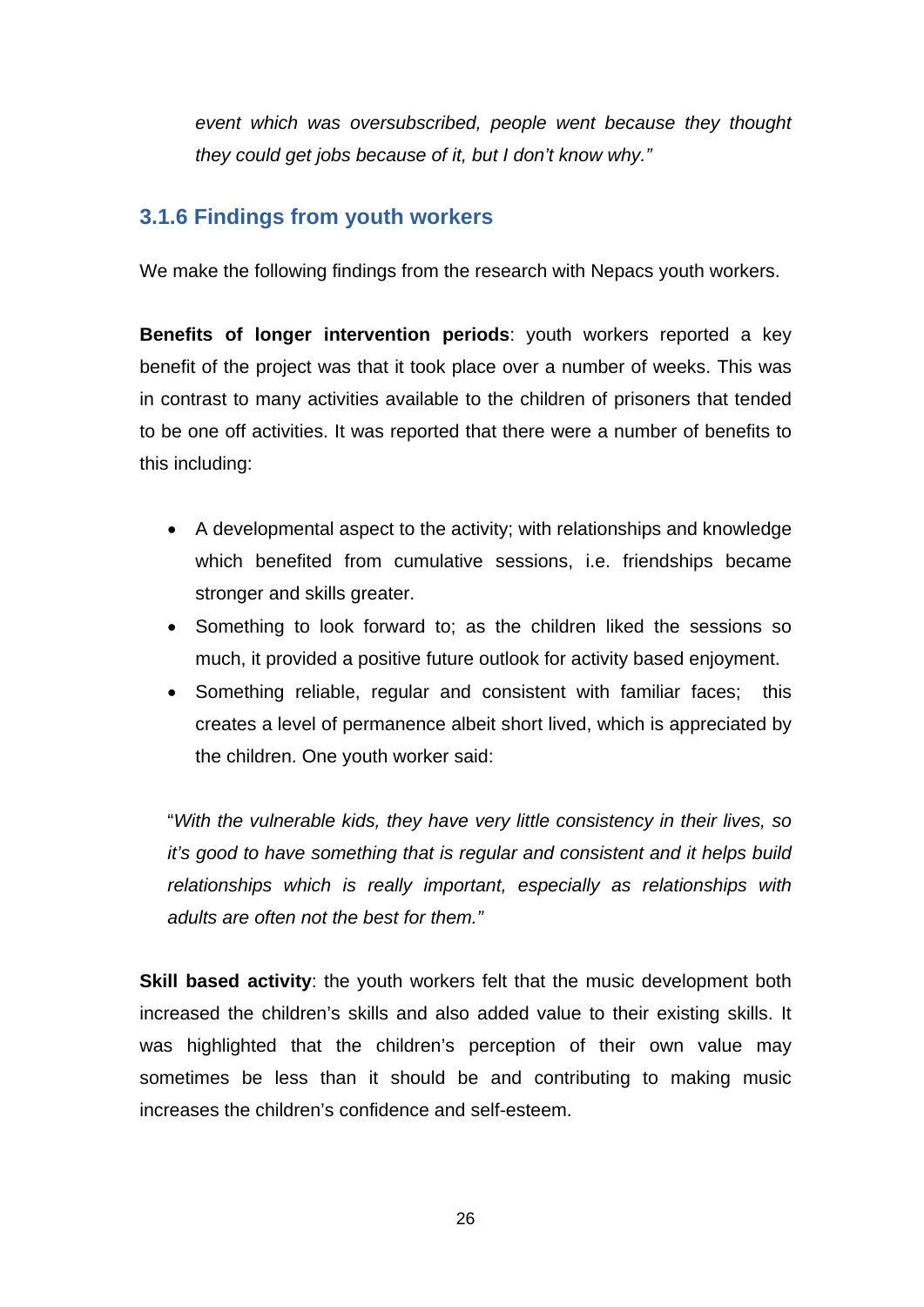"*You can see it that they are really proud of themselves, they are learning new things, it is all good."* 

**Providing respite for parents/carers**: the activities allowed those responsible for the care of the children some time for themselves. As these may not be the main carer, e.g. grandmother, some respite can be valuable. This is an additional way in which the longer term nature of the activity is beneficial, i.e. giving the adults something to look forward to and plan activities/make appointments.

*"It gives the single parents or grandparents a break, something to look forwards to for them, to go shopping or just relax for a bit ... life can be very stressful for them."* 

**Continuity of support**: the children who took part in the project were already known to the Nepacs' youth workers who had supported them during their visits to prison. They had spent time with them in the play areas or youth zones in prison and in the visitor centre and so had a pre-existing relationship. During the music sessions this made it easy to engage and interact with the children as they occupied a position of trust; a 'trusted adult'. In the context of some children affected by imprisonment of a parent, such positions/individuals may be absent along with the role they play in their lives, of comfort and safety, advice and direction and role modeling. The project allowed this relationship to grow and become stronger.

*"She is really pleased to see me at visit time and she will come and sit next to me to talk or draw, it is important that the children see someone they know and trust. Often the parents are highly stressed at visiting time because they have so much to talk about and some don't have time for their children. When that happens we can be there for them … and during the project we have got to know each other better."*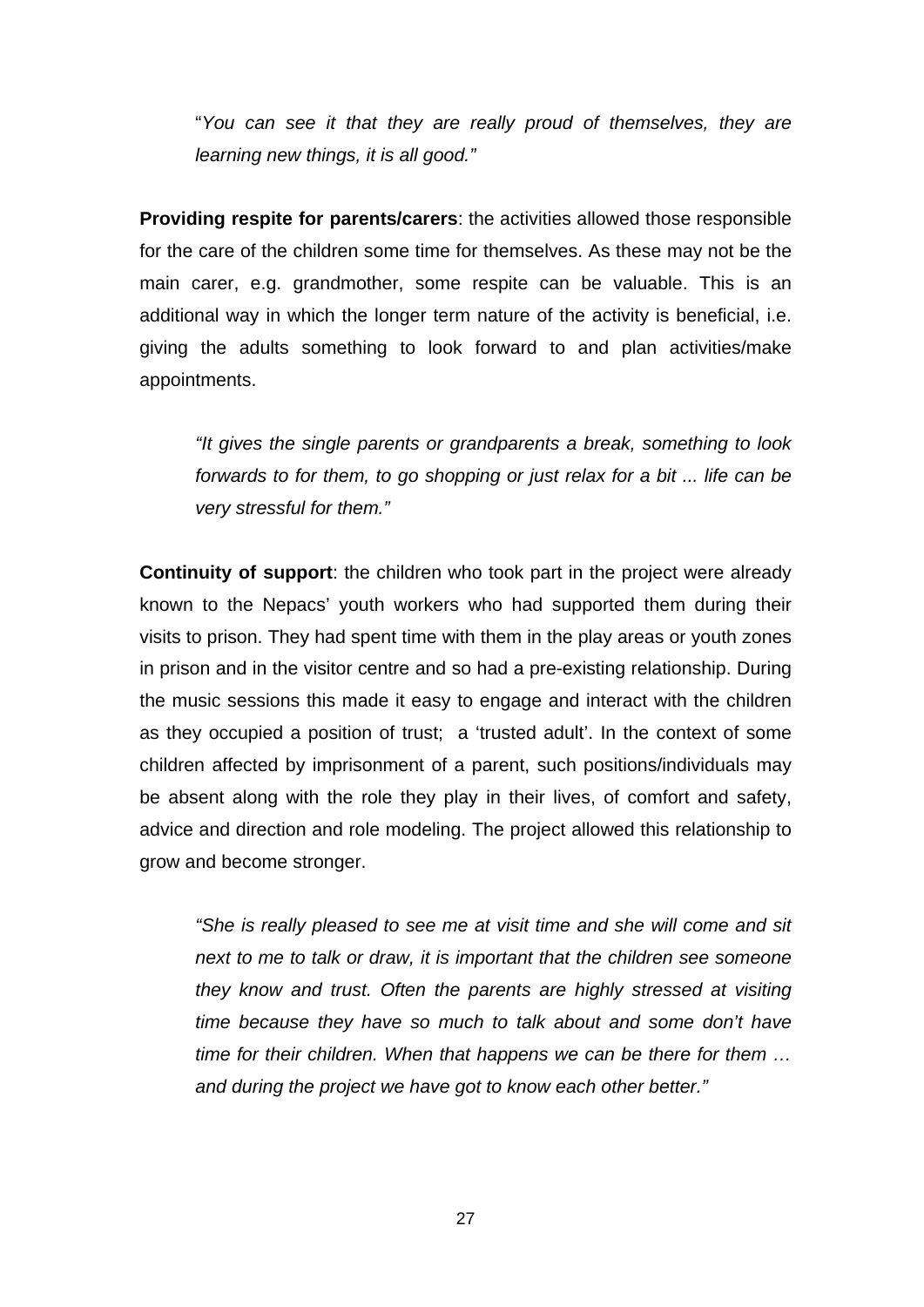#### **Box 3.0 Stage two explanation from the artist**

The arts are a powerful way for people to connect with their emotions. Hidden Voices is a project developed by Nepacs and Helix Arts. Through a series of workshops led by professional musicians, the project gave children of men in prison a chance to co-write and record songs about the experience of having their father in prison and its impact upon their lives.

The Hidden Voices songs are entitled Dear Me, Gone, We March On and Cyclone. They express the children's concerns, expectations and the impact of their father's imprisonment. One of the children who took part in the project described how writing the songs was a way for him to release his feelings and say things that were difficult to say directly to others: **"***You can tell your feelings to the song. And then the song can tell it to other people."* 

These songs have now been developed into the **Hidden Voices Resource**, with activities designed to be slotted into the Heading Home sessions in order to help dads focus on the impact upon children of their father's journey through the criminal justice system. However, use of the resource is by no means limited to the Heading Home sessions – the "pick 'n' mix" modular structure allows it to stand on its own. Facilitators can adapt it to suit their needs, with exercises chosen to suit the situation. If they are working with individuals rather than groups, the exercises can be adapted accordingly. They can work their way through some or all of the activities at their own pace and might choose to repeat various activities as appropriate.

Specific activities have been recommended for Session 1 (Introductory Session) and Session 3 (Family Session). For Sessions 2 and 4, the facilitator can choose from a selection of creative exercises outlined in the please **Activities Pick 'n' Mix** section. It is recommended that facilitators familiarise themselves with all the activities so that they are best able to select exercises for each session, and to prepare the necessary materials.

Source: Stage two artist, Hope London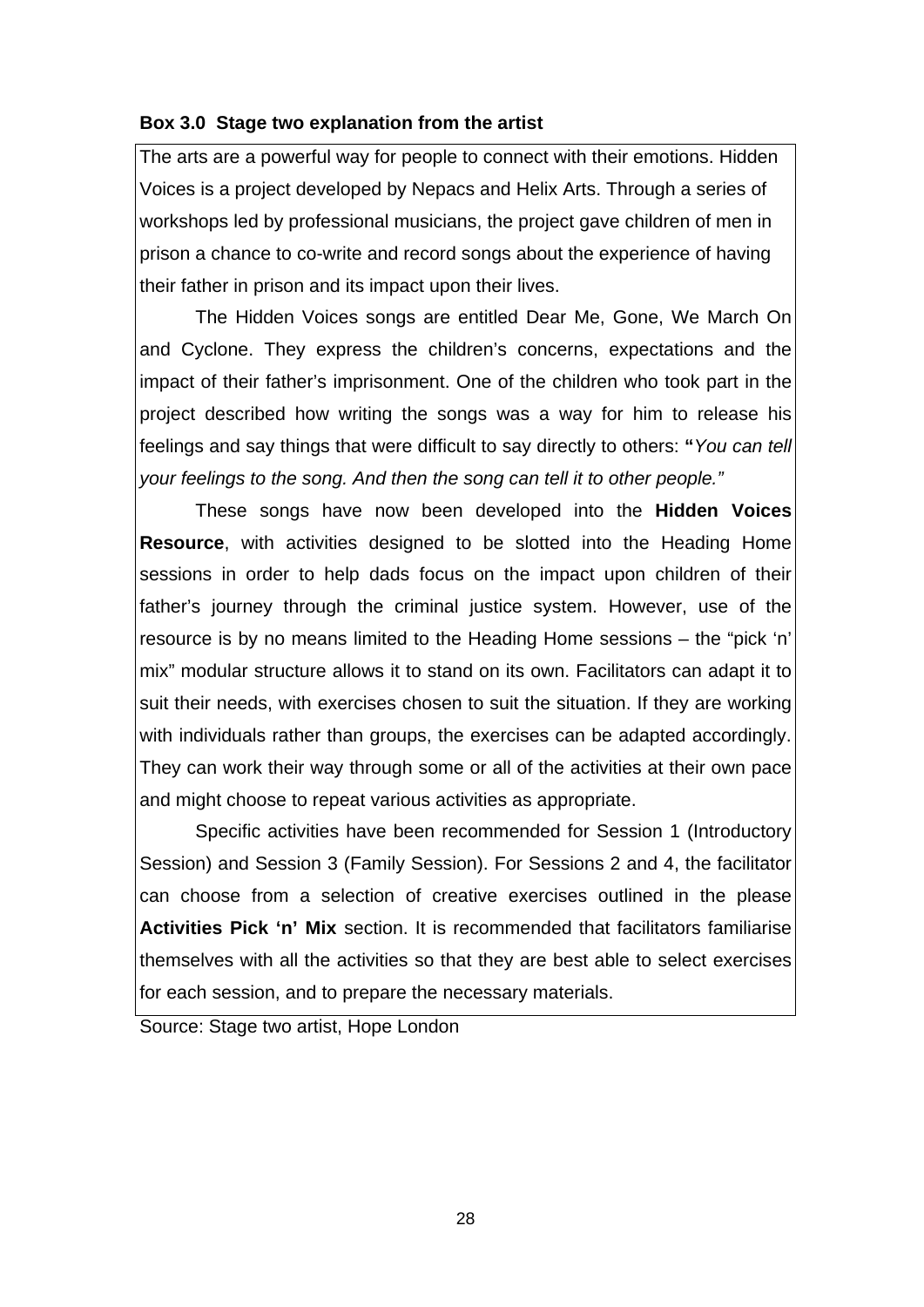### **3.2 Findings from stage two**

Stage two of the project consisted of a different artist taking the songs and creating a resource aimed at parents in prison to be used in the context of Nepacs Heading Home resettlement course (see box 3.0).

The development process consisted of further development work with prisoners, some of whom had been involved with the musical development. As part of the evaluation, we talked to the prisoners that had been involved with the development workshop. We asked them about their experiences of being involved and what they thought was the potential of the resource within a family focused resettlement course. Similar to the original group of prisoners involved in the music development, they explained that they enjoyed being involved after the initial feelings of embarrassment had subsided and they had broken the ice with each other, started to understand the artist and began to feel more comfortable.

When we engaged in critical reflection with the group of men about the purpose of the resource, there was an emerging understanding of the resource and its purpose. They realised the importance of improving the quality of dialogue between their family, particularly the children and themselves. The reasons for this included that communications may have broken down, become strained and/or were more sporadic and less frequent. There was a subsequent realisation that music was a good medium through which to encourage that communication, again particularly with the children. As one prisoner said;

*"If you sit your kid down and try and talk to them face-to-face, you can*  find a stonewall. But when you are using songs like we're doing, you'll *be talking to them without them realising it. It just makes it easier."* 

The group of prisoners said they felt the songs were powerful and that they created a strong emotional response from them. As one prisoner said: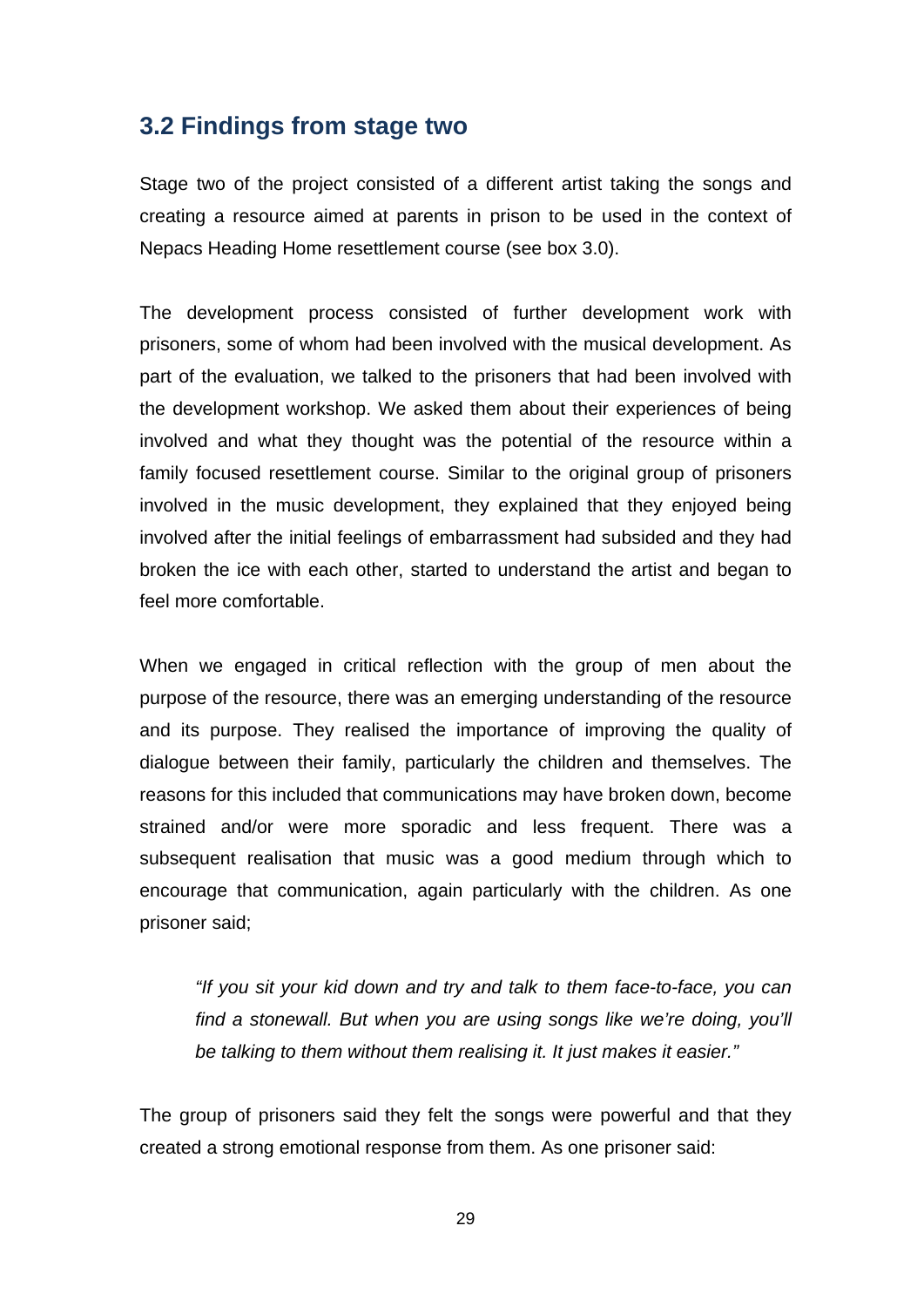*"It brings a lump to your throat listening to them, realising what you have done to them, it's very emotional, it makes you feel bad."* 

They also said that they would be interested to see the results of this phase in action.

### **3.3 Findings from stage three**

In the project plan, this stage represented the culmination of the development work and the creation of a standalone educational resource, or toolkit. As a result of the short project timescale, there was a limited time to convert the songs into a resource which required great skill and application. Helix Arts was able to commission an artist who had created a similar resource in a women's prison in the North East. The end result was a well designed mixed ability resource suitable for integration into a range of resettlement situations.

The resource was designed to be used either on its own in its entirety or as constituent parts of another resettlement package or intervention. In its first application, parts of Hidden Voices were integrated into the Nepacs existing resettlement course which focused on improving family relationships, Heading Home, which consisted of three sessions with prisoners and one with the family.

Hidden Voices was used in the first session with the prisoners which dealt with the impact of their offending on family members including their children. Previously they had watched two short films about this impact and then discussed the content. In this first application of Hidden Voices, one of the short films was replaced by the song, Gone. It was explained to the four prisoners who made up this group that the song had been made by the children of prisoners in the North East in a local centre. The song was listened to, the words were read, critically appraised and discussed in the group.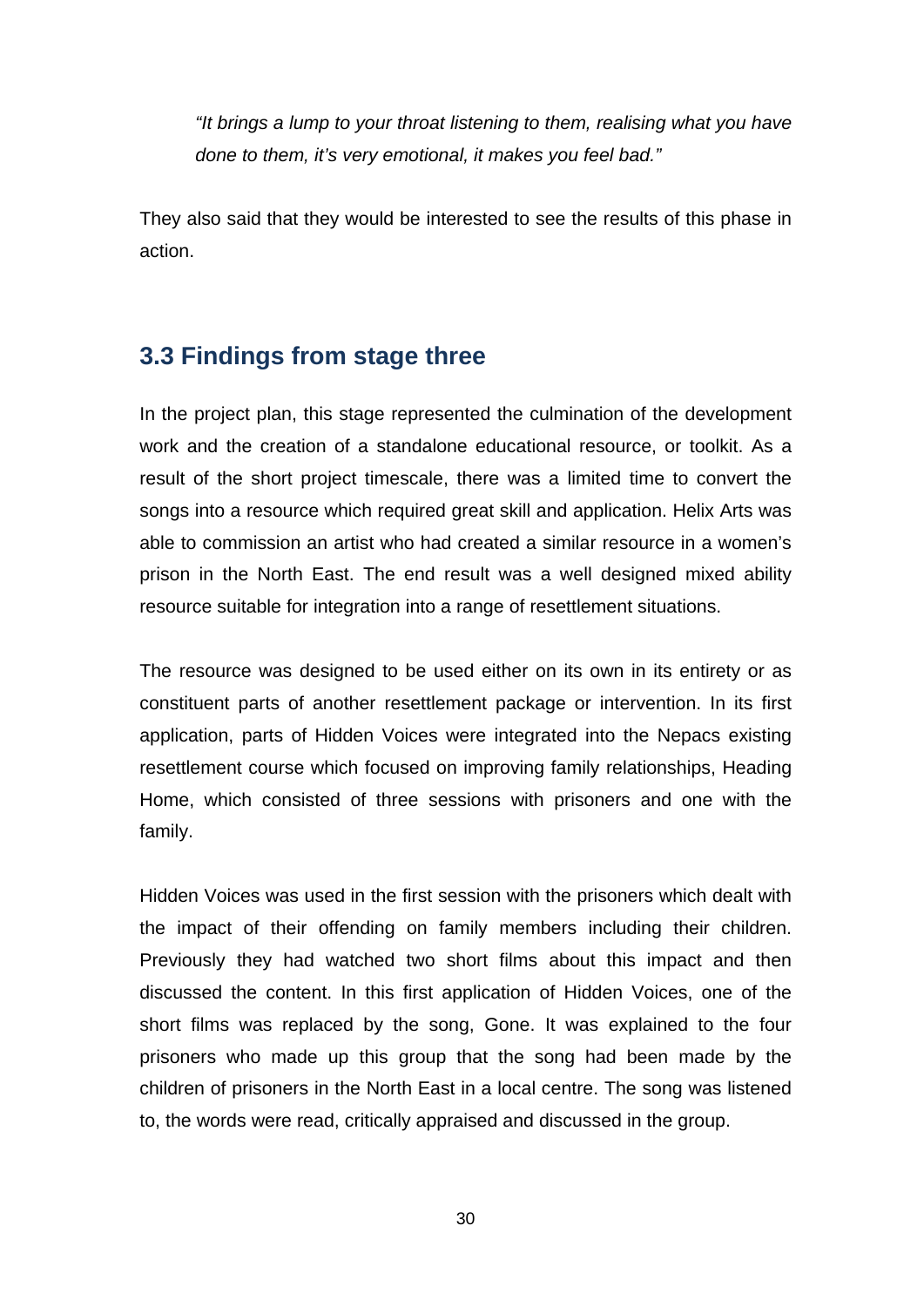The use of the songs in this context was reported to have been effective and stimulating a thoughtful and emotional response from prisoners. For example, one prisoner said:

*"It was very emotional listening to the song and the words, it made you think about what you do to your kids."* 

It was also explained that as the songs were locally made by children with personal experience of parental imprisonment in the North East that it made them more impactful than a film. It was reported that this created an emotional link between the listener and the songs because of where and how they had been made. One prisoners said:

*"Because you knew they were made by kids around here, it just had more meaning, made it harder to take in a way."* 

The facilitator reinforced this expression of impact and said:

*"It was very powerful, you could see how much impact it was having on the lads … more than the films. Maybe it was something to do with the listening not watching, but mostly I think it was because they knew it was made by local kids, it felt like they could have been their children."* 

It would appear that the use of the Hidden Voices resource improved the impact of the resettlement course and the aim of the first session, which was to elicit a thoughtful response, making prisoners think about their actions. It would appear that the song did this more effectively than the existing film. One prisoner confirmed this by saying:

*"I'd seen the films before and I'd say the song definitely had more impact on me than the films, because you can really hear the children's voices."*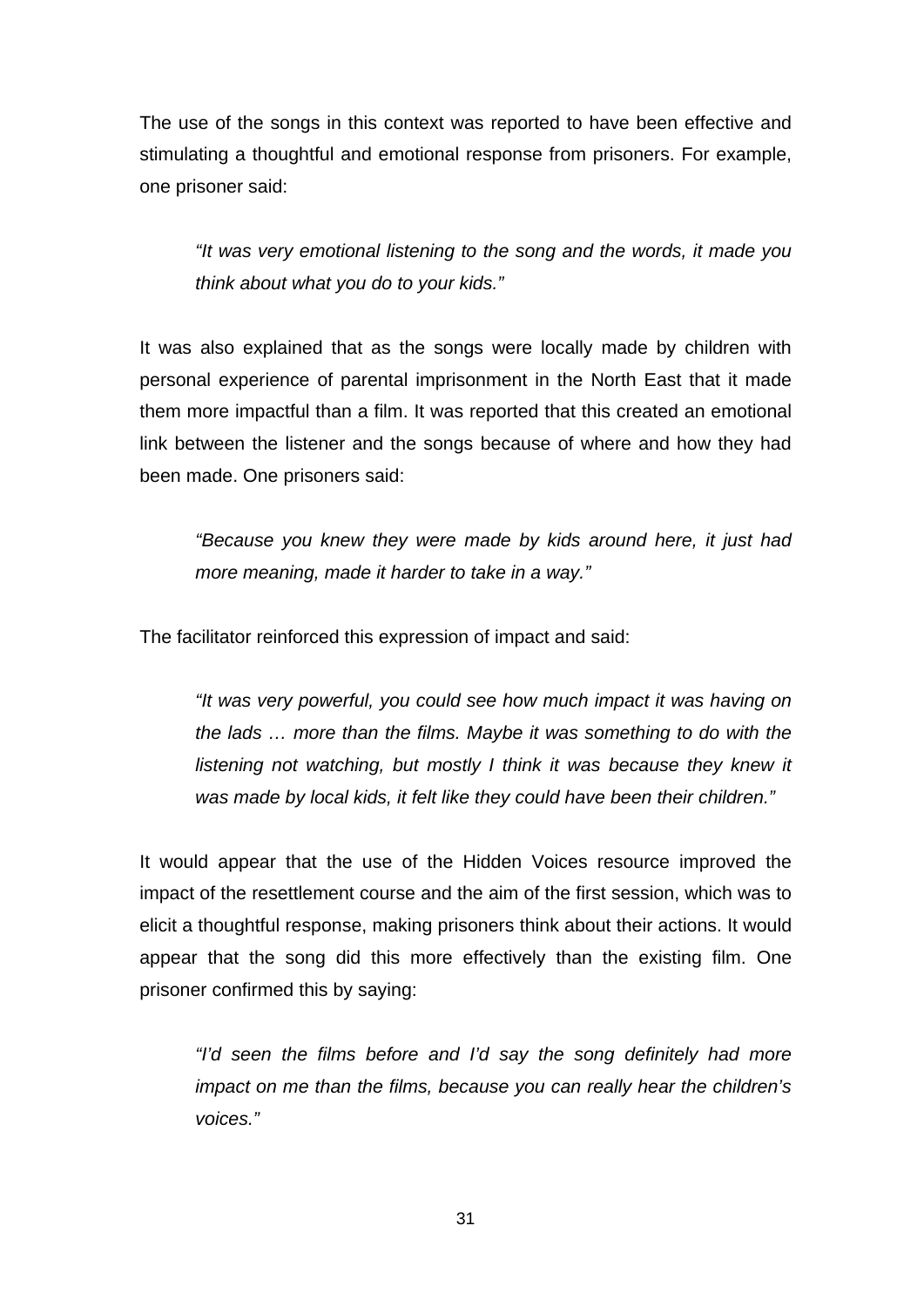When we reflected with the prisoners about the impact of the Hidden Voices resource on desistance, they said it improved the resettlement course intervention, its content and impact. However, they explained that desistance was a complex subject which depends on many factors within an individual. They said that desistance is a decision reached by a prisoner when they have arrived at a certain point, which may be due to age, a relationship, an event such as recovering from a addiction or another set of circumstances. For example one prisoner said:

*"I'm 36 now, I'm getting too old, I look at those other lads in here, and I think I don't want to be like that any more. I've been in and out of prison since I was 15. I've got two kids, 10 and 14, I realise what it's been like for them, lost years, so I want to try and get some of those back if I can."* 

Once this point has been arrived at, they are open to influences, education and reinforcement of the importance of desistance. Prisoners said that realising the impact that their offending has on those closest to them, including their children, can be very hard to take but is key to their desistance. As one prisoner explained;

*"After the course and thinking things through, you feel bad, you go back to your pad and you feel terrible for what you've done, what you done to your kids and their lives, and it's hard, but you have to do that, you have to think those things if you are going to change. And if you've got kids, why wouldn't you? Why wouldn't you want to make things better for them?"* 

Therefore, by increasing the emotional engagement and thought process via the songs, Hidden Voices is contributing to the process of desistance.

There were another two activities that were taken from the Hidden Voices resource, the Word Stew and the Five-Minute Argument. Both of these were used at relevant and appropriate times and were reported to have been effective at emphasising and reinforcing family related impacts of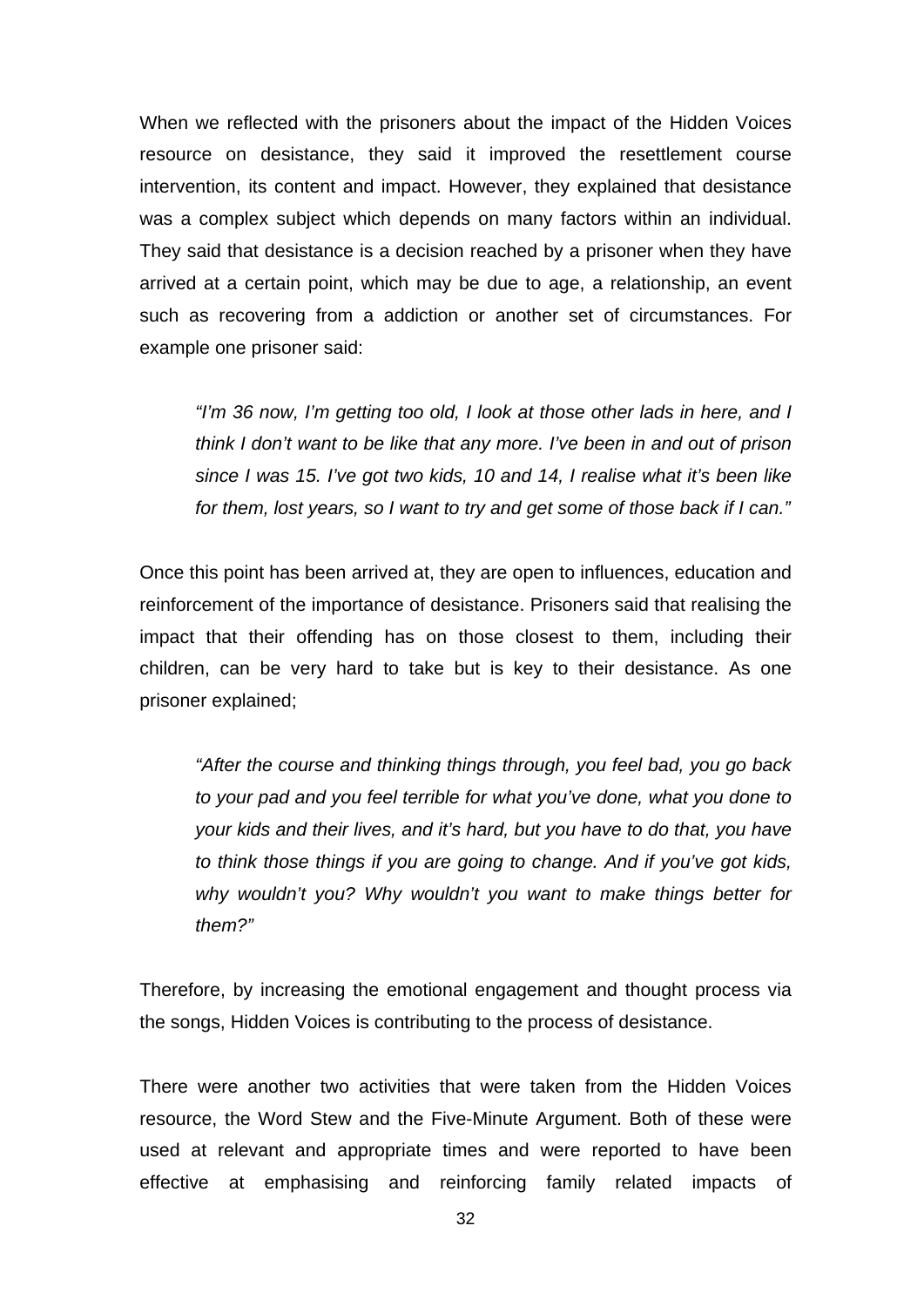imprisonment. The Five-Minute Argument was used during their Heading Home course to highlight communication issues between parent and child. The Word Stew was used during a homework club as an educational based game between child and parent. This highlights the pick and mix ability of the Hidden Voices resource. The creator of the toolkit explained the importance of this function in a criminal justice environment:

*"If you only have 15 minutes for a probation appointment or a couple of weeks in a resettlement programme, it depends on what you have, I designed it so it can fit in to what you have."* 

This was exactly how it had been used in the context of the Heading Home course. Nepacs is now in possession of a flexible and powerful tool which can be used in a variety of contexts and situations to demonstrate the impact or imprisonment. The development of their capacity in this way will ultimately benefit the prisoners and the families with whom they work, making them a more effective organisation.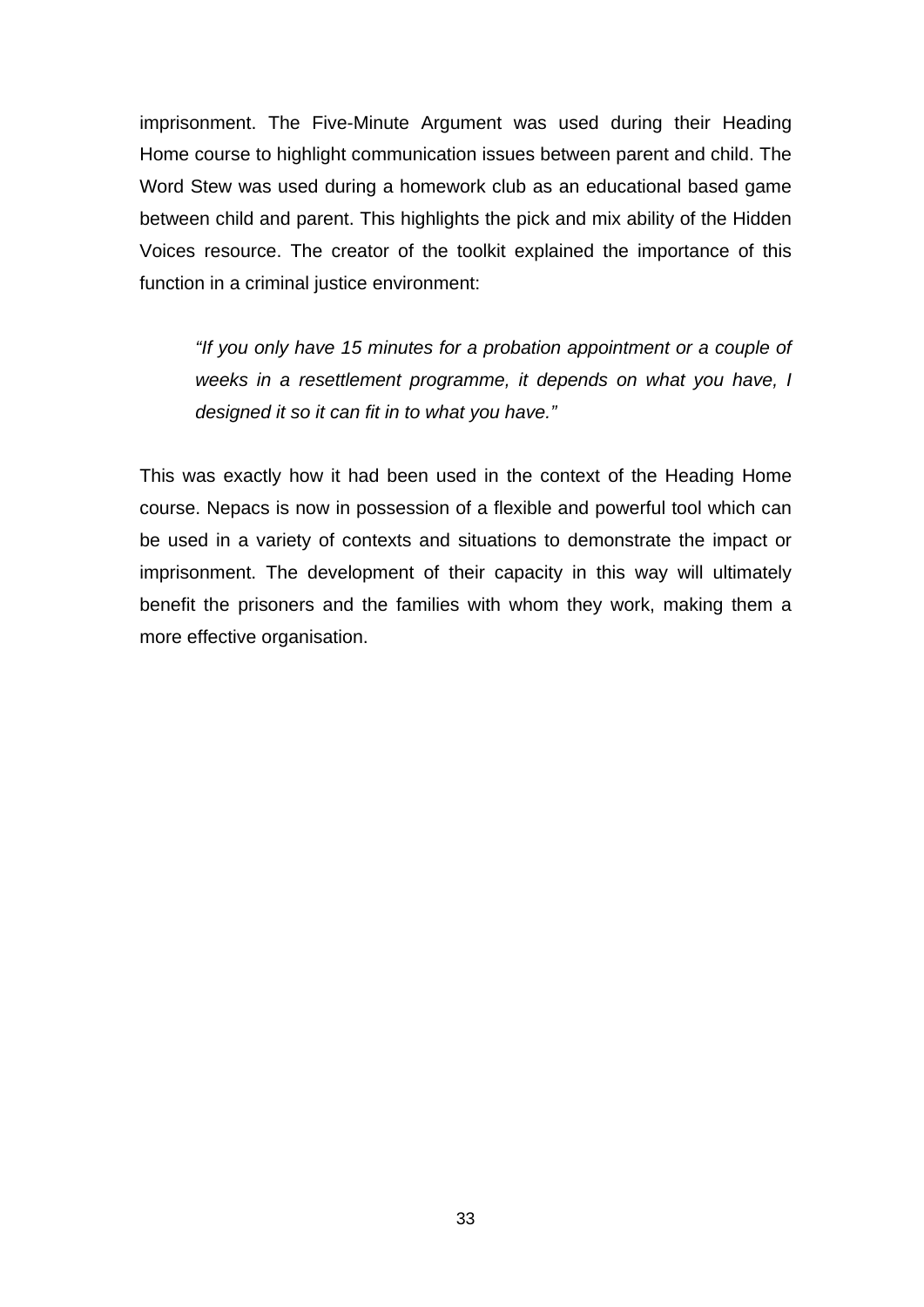# **4.0 Conclusion and recommendations**

### **4.1 Conclusion**

Hidden Voices has been an effective and well delivered arts-based desistance project delivered by two voluntary sector organisations; one specialist in participatory arts and the other in family support in prisons. There has been great value of involving prisoners in a creative process, stimulating an emotional and more thoughtful response to their offending behaviour and the impact it has on others. Prisoners also found it to be very enjoyable, despite the delivery environment and after issues of embarrassment and bravado had quickly been overcome.

However, possibly more important than this has been the impact the music development has had on the children and young people who were fundamental to the development of the resource. The research found that their involvement in a sensitively and well delivered participatory arts process has had significant impacts on their happiness, health and wellbeing. The damaging impacts of imprisonment are often felt most keenly by the children and young people who make up the forgotten victims and it is these who are underserved and their needs poorly understood. It is also here where the negative impacts of parental imprisonment will have the most long-term effects, potentially continuing for a lifetime. The Hidden Voices project invested most time with this group and it would appear that it is here where there has been most impact; it would seem that this project would offer a valuable and valid approach to damage mitigation.

It is relevant to reflect on the links between this project and the recent Farmer Review. As an innovative intervention into the lives of prisoners and their families, with an emphasis on reducing reoffending, the most substantive contribution made by the project to the Farmer Review is an improvement in the use of evidence and data, and a contribution to the repository of information about effective family work. Helix Arts in partnership with Nepacs has created a novel approach which draws children into having fundamental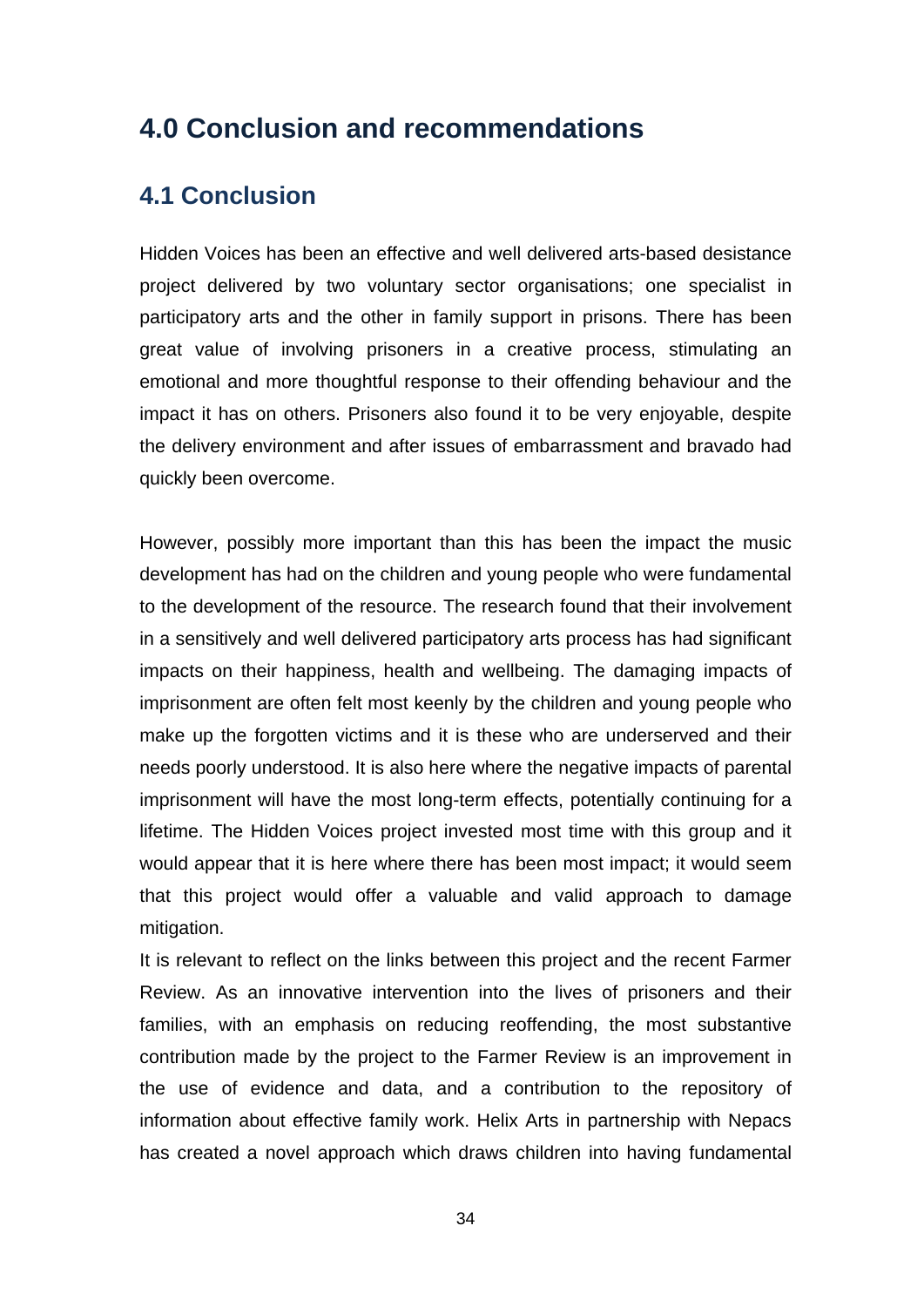communications with their imprisoned parents and builds the awareness of the adults of the consequences of their offending behaviour; we have found that it is a transformative intervention. The project also contributes to the golden thread that Lord Farmer referred to in the review that should run through all policy frameworks within the prison service. If it comes to pass as he recommended, that Governors are held to account for positive family work outcomes, then those Governors will be happy that Helix Arts and Nepacs are working in their prisons. Notwithstanding the need for investment and commissions needed to develop a more creative approach to delivering family work and reducing reoffending programmes.

## **4.2 Recommendations**

The most substantive recommendation for the partners based on the research conducted for this evaluation, other than the above, is that further participatory arts-based developmental work takes place with other children of prisoners across the region and indeed the United Kingdom. This project has been novel and innovative and has demonstrated how to undertake positive interventions to moderate the negative impacts of imprisonment on children and young people.

Other recommendations include, in relation to the development stage of the resource:

• It would be beneficial to hold briefing sessions with the musicians before the start of the workshops providing a background on the children and their individual circumstances. This will enable the musicians to avoid sensitive areas and to provide a more appropriate level of intervention. There were times in this current project where there was a lack of knowledge which occasionally caused the musicians some difficulty. They responded to this through the application of their facilitation and engagement skills although it would have helped if they would have known more, e.g. If the child was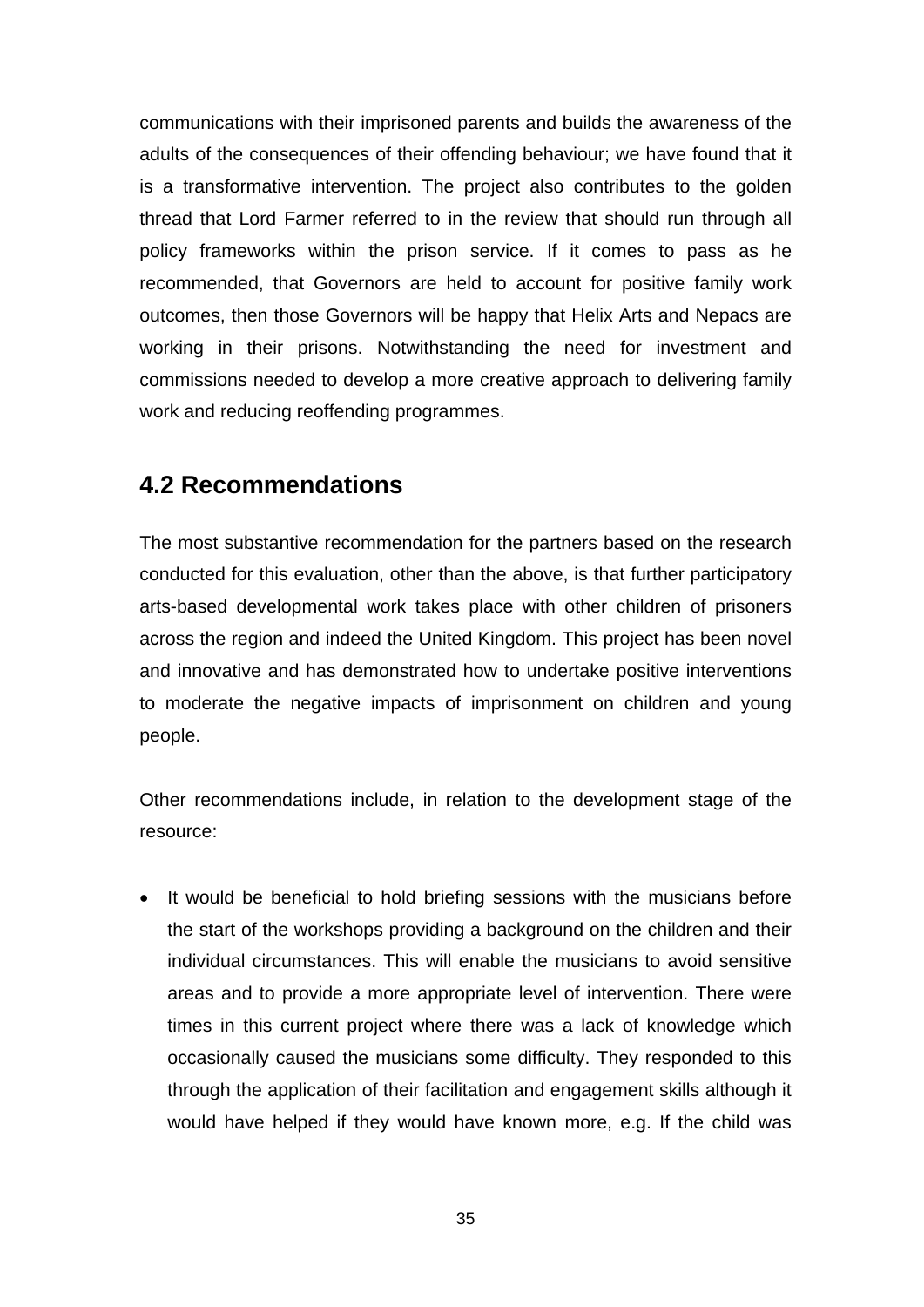living with grandparents or mother or the name of the prison holding the parent.

 Mothers and grandparents were only included for a very limited period in the musical development process and if the project is delivered again, they should be involved on a more profound level. The musicians felt that their absence as they may have had a different narrative or may have contributed to the themes of the children and fathers.

In relation to the delivery of the resource:

• The artist emphasised the need for training in the use of the resource for criminal justice professionals. It was reported that whilst those delivering the resource did not have to have a background in creative art, it was important that they received sufficient training to engage prisoners in a creative process. There had been one training session for Nepacs staff delivered by the artist at this stage of the project. It was felt that this element of project development was an area which required further resourcing which had implications on project impact sustainability, i.e. the impact of the songs depended upon the capacity of the professional delivering the resource.

In relation to future deployment of resource:

 We recommend a more widespread application of the resource across the prison estate, particularly in the North East of England, where it retains a strong cultural significance. It would be beneficial to test different formats of application, for example, delivering it as an integrated course, in sections and as isolated elements. This should be accompanied by testing and evaluation to determine the relative merits and range of impacts. Nepacs will carry out such application to a degree, but additional resources will enable a more widespread application and thus impact. The developmental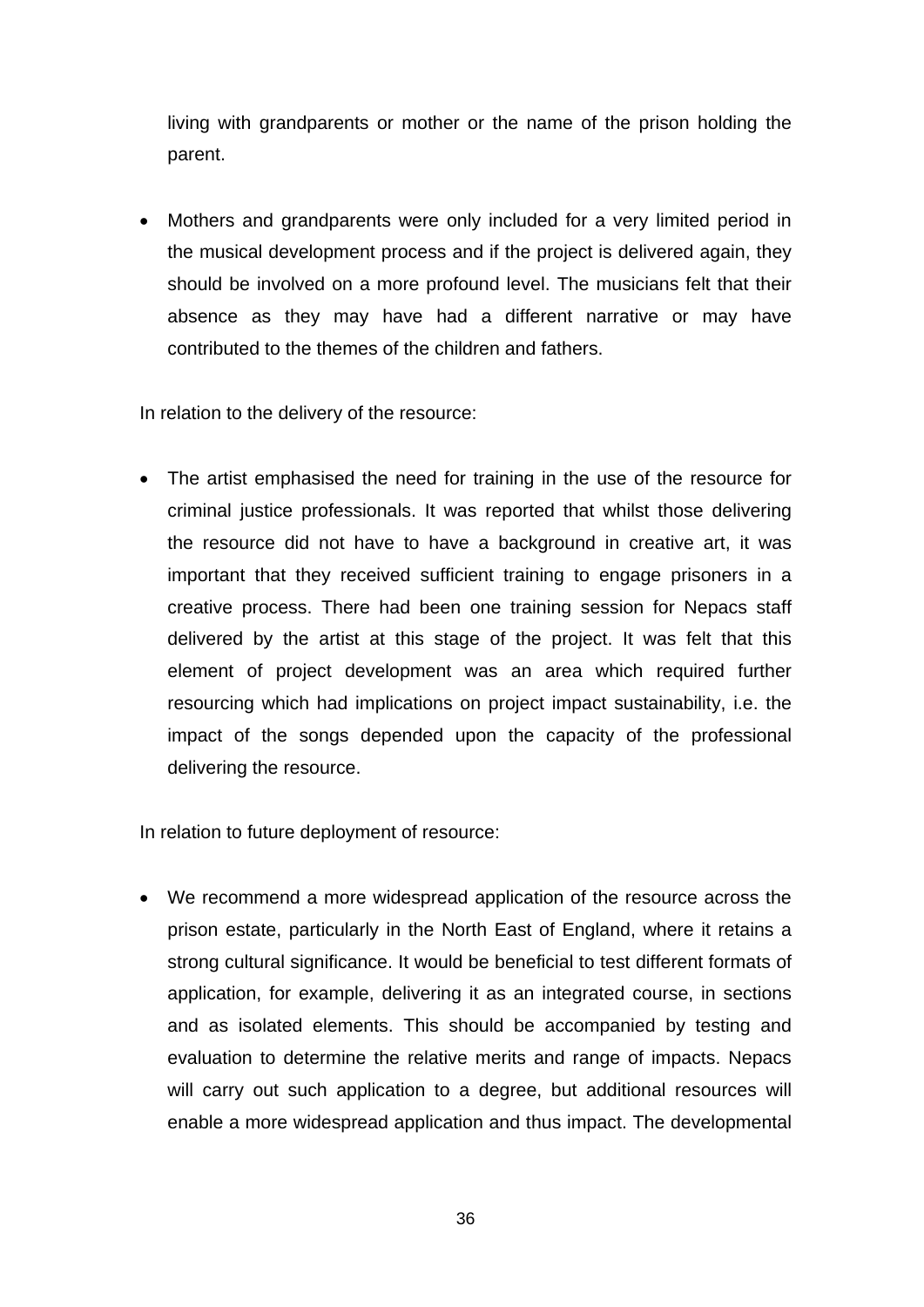model and the production of the product is also highly transferable to other locations and criminal justice situations across England and Wales.